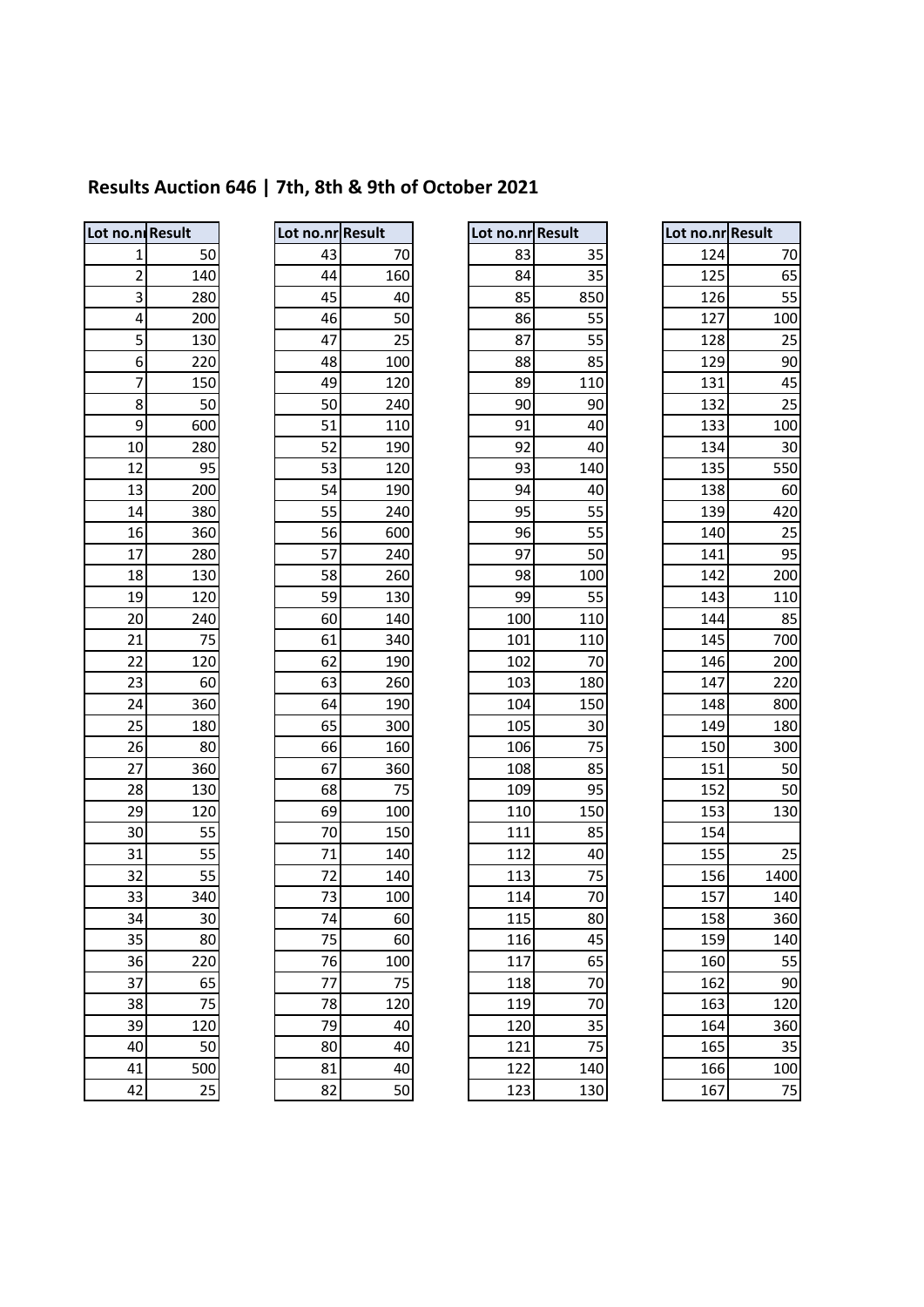| Lot no.nı Result |     |  |  |  |  |
|------------------|-----|--|--|--|--|
| 168              | 120 |  |  |  |  |
| 169              | 90  |  |  |  |  |
| 170              | 160 |  |  |  |  |
| 171              | 50  |  |  |  |  |
| 172              | 130 |  |  |  |  |
| 173              | 260 |  |  |  |  |
| 174              | 85  |  |  |  |  |
| 175              | 120 |  |  |  |  |
| 176              | 120 |  |  |  |  |
| 177              | 50  |  |  |  |  |
| 178              | 70  |  |  |  |  |
| 179              | 180 |  |  |  |  |
| 180              | 60  |  |  |  |  |
| 181              | 150 |  |  |  |  |
| 182              | 130 |  |  |  |  |
| 183              | 75  |  |  |  |  |
| 184              | 300 |  |  |  |  |
| 185              | 140 |  |  |  |  |
| 186              | 55  |  |  |  |  |
| 187              | 180 |  |  |  |  |
| 188              | 80  |  |  |  |  |
| 189              | 40  |  |  |  |  |
| 190              | 55  |  |  |  |  |
| 191              | 260 |  |  |  |  |
| 192              | 110 |  |  |  |  |
| 193              | 40  |  |  |  |  |
| 194              | 35  |  |  |  |  |
| 195              | 60  |  |  |  |  |
| 196              | 40  |  |  |  |  |
| 197              | 75  |  |  |  |  |
| 198              | 200 |  |  |  |  |
| 199              | 45  |  |  |  |  |
| 200              | 120 |  |  |  |  |
| 201              | 50  |  |  |  |  |
| 202              | 70  |  |  |  |  |
| 203              | 45  |  |  |  |  |
| 204              | 60  |  |  |  |  |
| 205              | 75  |  |  |  |  |
| 206              | 30  |  |  |  |  |
| 207              | 40  |  |  |  |  |

| Lot no.nr <mark> Result</mark> |                |
|--------------------------------|----------------|
| 208                            | 60             |
| 209                            | 100            |
| 210                            | $\frac{75}{2}$ |
| 211                            | 60             |
| 212                            | 40             |
| 213                            | 70             |
| 214                            | 50             |
| 215                            | 35             |
| 216                            | 40             |
| 217                            | $\frac{75}{2}$ |
| 218                            | 85             |
| 219                            | 110            |
| 220                            | 55             |
| 221                            | 120            |
| 222                            | 75             |
| 223                            | 35             |
| 224                            | 35             |
| 225                            | 70             |
| 226                            | 120            |
| 227                            | $\frac{75}{2}$ |
| 228                            | 70             |
| 229                            | 50             |
| 230                            | 65             |
| 231                            | 55             |
| 232                            | 80             |
| 233                            | 55             |
| 234                            | 300            |
| 235                            | 150            |
| 236                            | 50             |
| 237                            | 35             |
| 238                            | 60             |
| 239                            | 80             |
| 240                            | 180            |
| 241                            | 65             |
| 242                            | 50             |
| 243                            | 50             |
| 244                            | 45             |
| 245                            | 90             |
| 246                            | 85             |
|                                |                |

| Lot no.n. Result |     | Lot no.nr Result |     | Lot no.nr Result |     | Lot no.nr Result |      |
|------------------|-----|------------------|-----|------------------|-----|------------------|------|
| 168              | 120 | 208              | 60  | 248              | 80  | 290              | 100  |
| 169              | 90  | 209              | 100 | 249              | 110 | 291              | 60   |
| 170              | 160 | 210              | 75  | 250              | 110 | 292              | 70   |
| 171              | 50  | 211              | 60  | 251              | 80  | 293              | 65   |
| 172              | 130 | 212              | 40  | 252              | 25  | 294              | 65   |
| 173              | 260 | 213              | 70  | 253              | 70  | 295              | 70   |
| 174              | 85  | 214              | 50  | 254              | 65  | 296              | 400  |
| 175              | 120 | 215              | 35  | 255              | 70  | 297              | 75   |
| 176              | 120 | 216              | 40  | 256              | 30  | 298              | 280  |
| 177              | 50  | 217              | 75  | 257              | 50  | 299              | 110  |
| 178              | 70  | 218              | 85  | 258              | 45  | 300              | 80   |
| 179              | 180 | 219              | 110 | 259              | 95  | 301              | 550  |
| 180              | 60  | 220              | 55  | 260              | 85  | 302              | 460  |
| 181              | 150 | 221              | 120 | 261              | 75  | 303              | 240  |
| 182              | 130 | 222              | 75  | 262              | 35  | 304              | 850  |
| 183              | 75  | 223              | 35  | 263              | 60  | 305              | 1000 |
| 184              | 300 | 224              | 35  | 264              | 35  | 306              | 500  |
| 185              | 140 | 225              | 70  | 265              | 50  | 307              | 400  |
| 186              | 55  | 226              | 120 | 266              | 95  | 308              | 95   |
| 187              | 180 | 227              | 75  | 267              | 35  | 309              | 160  |
| 188              | 80  | 228              | 70  | 268              | 90  | 310              | 260  |
| 189              | 40  | 229              | 50  | 269              | 85  | 311              | 170  |
| 190              | 55  | 230              | 65  | 270              | 95  | 312              | 75   |
| 191              | 260 | 231              | 55  | 271              | 90  | 313              | 170  |
| 192              | 110 | 232              | 80  | 272              | 60  | 314              | 110  |
| 193              | 40  | 233              | 55  | 273              | 340 | 315              | 85   |
| 194              | 35  | 234              | 300 | 274              | 65  | 316              | 280  |
| 195              | 60  | 235              | 150 | 275              | 190 | 317              | 200  |
| 196              | 40  | 236              | 50  | 276              | 35  | 318              | 80   |
| 197              | 75  | 237              | 35  | 277              | 50  | 319              | 140  |
| 198              | 200 | 238              | 60  | 278              | 65  | 320              | 35   |
| 199              | 45  | 239              | 80  | 279              | 50  | 321              | 80   |
| 200              | 120 | 240              | 180 | 281              | 85  | 322              | 85   |
| 201              | 50  | 241              | 65  | 282              | 35  | 323              | 95   |
| 202              | 70  | 242              | 50  | 283              | 170 | 324              | 130  |
| 203              | 45  | 243              | 50  | 284              | 85  | 325              | 25   |
| 204              | 60  | 244              | 45  | 285              | 60  | 326              | 190  |
| 205              | 75  | 245              | 90  | 287              | 70  | 327              | 340  |
| 206              | 30  | 246              | 85  | 288              | 45  | 328              | 95   |
| 207              | 40  | 247              | 100 | 289              | 45  | 329              | 35   |

|     | o.ni Result |     | Lot no.nr Result | Lot no.nr Result |     | Lot no.nr Result |      |
|-----|-------------|-----|------------------|------------------|-----|------------------|------|
| 168 | 120         | 208 | 60               | 248              | 80  | 290              | 100  |
| 169 | 90          | 209 | 100              | 249              | 110 | 291              | 60   |
| 170 | 160         | 210 | 75               | 250              | 110 | 292              | 70   |
| 171 | 50          | 211 | 60               | 251              | 80  | 293              | 65   |
| 172 | 130         | 212 | 40               | 252              | 25  | 294              | 65   |
| 173 | 260         | 213 | 70               | 253              | 70  | 295              | 70   |
| 174 | 85          | 214 | 50               | 254              | 65  | 296              | 400  |
| 175 | 120         | 215 | 35               | 255              | 70  | 297              | 75   |
| 176 | 120         | 216 | 40               | 256              | 30  | 298              | 280  |
| 177 | 50          | 217 | 75               | 257              | 50  | 299              | 110  |
| 178 | 70          | 218 | 85               | 258              | 45  | 300              | 80   |
| 179 | 180         | 219 | 110              | 259              | 95  | 301              | 550  |
| 180 | 60          | 220 | 55               | 260              | 85  | 302              | 460  |
| 181 | 150         | 221 | 120              | 261              | 75  | 303              | 240  |
| 182 | 130         | 222 | 75               | 262              | 35  | 304              | 850  |
| 183 | 75          | 223 | 35               | 263              | 60  | 305              | 1000 |
| 184 | 300         | 224 | 35               | 264              | 35  | 306              | 500  |
| 185 | 140         | 225 | 70               | 265              | 50  | 307              | 400  |
| 186 | 55          | 226 | 120              | 266              | 95  | 308              | 95   |
| 187 | 180         | 227 | 75               | 267              | 35  | 309              | 160  |
| 188 | 80          | 228 | 70               | 268              | 90  | 310              | 260  |
| 189 | 40          | 229 | 50               | 269              | 85  | 311              | 170  |
| 190 | 55          | 230 | 65               | 270              | 95  | 312              | 75   |
| 191 | 260         | 231 | 55               | 271              | 90  | 313              | 170  |
| 192 | 110         | 232 | 80               | 272              | 60  | 314              | 110  |
| 193 | 40          | 233 | 55               | 273              | 340 | 315              | 85   |
| 194 | 35          | 234 | 300              | 274              | 65  | 316              | 280  |
| 195 | 60          | 235 | 150              | 275              | 190 | 317              | 200  |
| 196 | 40          | 236 | 50               | 276              | 35  | 318              | 80   |
| 197 | 75          | 237 | 35               | 277              | 50  | 319              | 140  |
| 198 | 200         | 238 | 60               | 278              | 65  | 320              | 35   |
| 199 | 45          | 239 | 80               | 279              | 50  | 321              | 80   |
| 200 | 120         | 240 | 180              | 281              | 85  | 322              | 85   |
| 201 | 50          | 241 | 65               | 282              | 35  | 323              | 95   |
| 202 | 70          | 242 | 50               | 283              | 170 | 324              | 130  |
| 203 | 45          | 243 | 50               | 284              | 85  | 325              | 25   |
| 204 | 60          | 244 | 45               | 285              | 60  | 326              | 190  |
| 205 | 75          | 245 | 90               | 287              | 70  | 327              | 340  |
| 206 | 30          | 246 | 85               | 288              | 45  | 328              | 95   |
| 207 | 40          | 247 | 100              | 289              | 45  | 329              | 35   |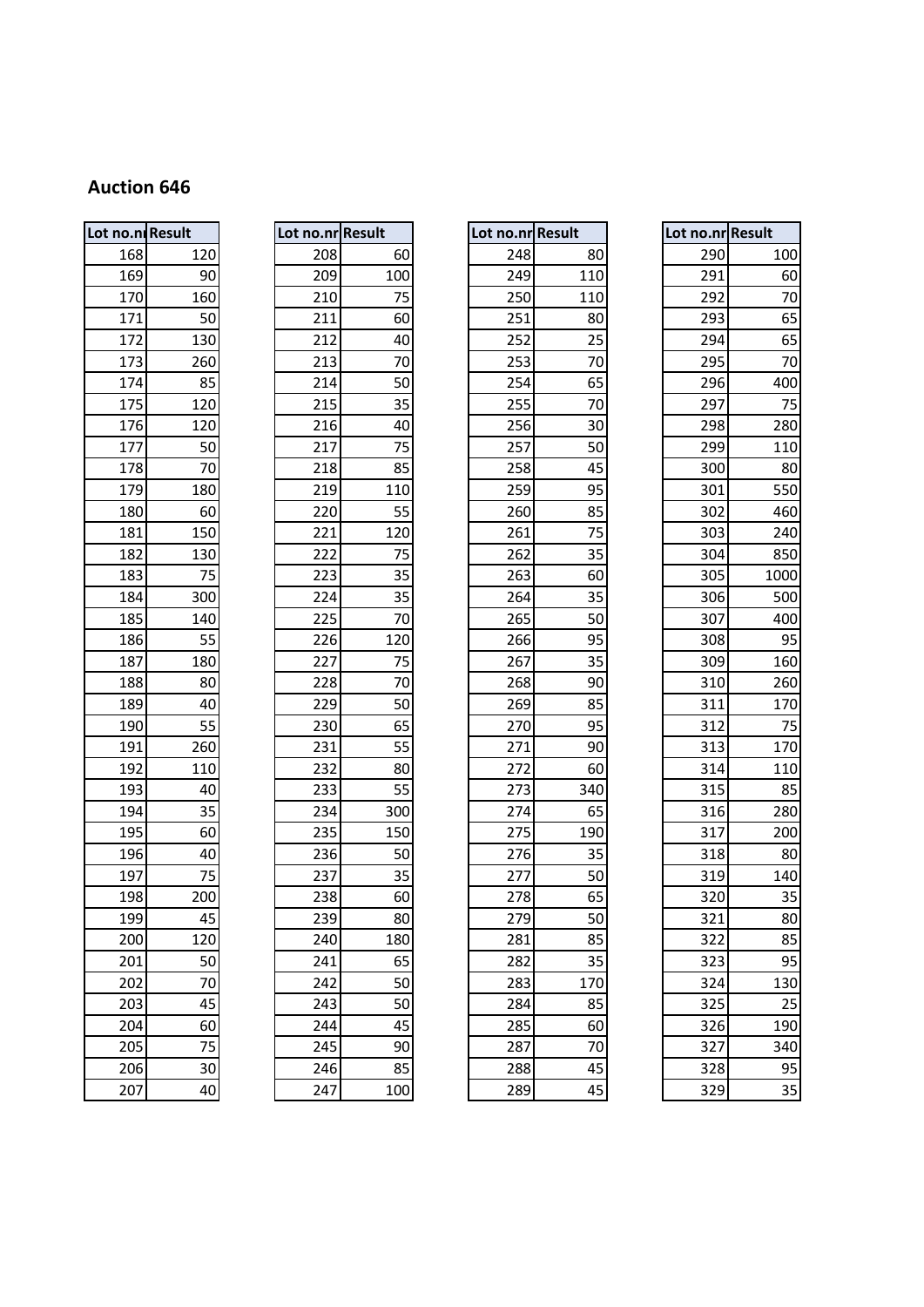| Lot no.ni Result |     |  |  |  |  |  |
|------------------|-----|--|--|--|--|--|
| 330              | 200 |  |  |  |  |  |
| 331              | 75  |  |  |  |  |  |
| 332              | 150 |  |  |  |  |  |
| 333              | 65  |  |  |  |  |  |
| 334              | 95  |  |  |  |  |  |
| 335              | 35  |  |  |  |  |  |
| 336              | 75  |  |  |  |  |  |
| 337              | 25  |  |  |  |  |  |
| 338              | 150 |  |  |  |  |  |
| 339              | 55  |  |  |  |  |  |
| 340              | 160 |  |  |  |  |  |
| 343              | 320 |  |  |  |  |  |
| 344              | 35  |  |  |  |  |  |
| 345              | 200 |  |  |  |  |  |
| 346              | 75  |  |  |  |  |  |
| 347              | 140 |  |  |  |  |  |
| 348              | 100 |  |  |  |  |  |
| 349              | 50  |  |  |  |  |  |
| 350              | 50  |  |  |  |  |  |
| 351              | 50  |  |  |  |  |  |
| 352              | 180 |  |  |  |  |  |
| 353              | 55  |  |  |  |  |  |
| 354              | 90  |  |  |  |  |  |
| 355              | 80  |  |  |  |  |  |
| 356              | 50  |  |  |  |  |  |
| 357              | 35  |  |  |  |  |  |
| 358              | 70  |  |  |  |  |  |
| 360              | 30  |  |  |  |  |  |
| 361              | 280 |  |  |  |  |  |
| 362              | 75  |  |  |  |  |  |
| 363              | 65  |  |  |  |  |  |
| 364              | 80  |  |  |  |  |  |
| 365              | 60  |  |  |  |  |  |
| 366              | 65  |  |  |  |  |  |
| 367              | 130 |  |  |  |  |  |
| 368              | 50  |  |  |  |  |  |
| 369              | 650 |  |  |  |  |  |
| 370              | 120 |  |  |  |  |  |
| 371              | 55C |  |  |  |  |  |
| 373              | 180 |  |  |  |  |  |

| Lot no.nr | <b>Result</b> |
|-----------|---------------|
| 374       | 25            |
| 375       | 320           |
| 376       | 85            |
| 377       | 75            |
| 378       | 170           |
| 380       | 120           |
| 381       | 150           |
| 382       | 160           |
| 383       | 100           |
| 384       | 120           |
| 385       | 190           |
| 386       | 190           |
| 387       | 1000          |
| 388       | 200           |
| 389       | 110           |
| 390       | 110           |
| 391       | 160           |
| 392       | 55            |
| 393       | 950           |
| 394       | 40            |
| 395       | 120           |
| 396       | 35            |
| 397       | 120           |
| 398       | 140           |
| 399       | 95            |
| 400       | 160           |
| 402       | 40            |
| 403       | 35            |
| 404       | 35            |
| 405       | 100           |
| 406       | 60            |
| 407       | 50            |
| 408       | 25            |
| 409       | 45            |
| 410       | 65            |
| 413       | 40            |
| 414       | 35            |
| 416       | 35            |
| 417       | 75            |
|           |               |

| Lot no.ni Result |     | Lot no.nr Result |      | Lot no.nr Result |     | Lot no.nr Result |     |
|------------------|-----|------------------|------|------------------|-----|------------------|-----|
| 330              | 200 | 374              | 25   | 419              | 50  | 464              | 130 |
| 331              | 75  | 375              | 320  | 420              | 75  | 465              | 40  |
| 332              | 150 | 376              | 85   | 422              | 30  | 466              | 55  |
| 333              | 65  | 377              | 75   | 423              | 70  | 468              | 550 |
| 334              | 95  | 378              | 170  | 425              | 50  | 469              | 75  |
| 335              | 35  | 380              | 120  | 426              | 35  | 470              | 200 |
| 336              | 75  | 381              | 150  | 427              | 30  | 471              | 120 |
| 337              | 25  | 382              | 160  | 428              | 35  | 472              | 40  |
| 338              | 150 | 383              | 100  | 429              | 70  | 474              | 240 |
| 339              | 55  | 384              | 120  | 430              | 200 | 475              | 200 |
| 340              | 160 | 385              | 190  | 432              | 65  | 476              | 200 |
| 343              | 320 | 386              | 190  | 434              | 25  | 477              | 190 |
| 344              | 35  | 387              | 1000 | 435              | 25  | 478              | 200 |
| 345              | 200 | 388              | 200  | 436              | 50  | 479              | 300 |
| 346              | 75  | 389              | 110  | 437              | 60  | 480              | 200 |
| 347              | 140 | 390              | 110  | 438              | 70  | 481              | 170 |
| 348              | 100 | 391              | 160  | 439              | 50  | 482              | 140 |
| 349              | 50  | 392              | 55   | 440              | 50  | 483              | 260 |
| 350              | 50  | 393              | 950  | 441              | 60  | 484              | 140 |
| 351              | 50  | 394              | 40   | 442              | 25  | 485              | 380 |
| 352              | 180 | 395              | 120  | 443              | 80  | 486              | 200 |
| 353              | 55  | 396              | 35   | 444              | 25  | 488              | 190 |
| 354              | 90  | 397              | 120  | 445              | 120 | 489              | 200 |
| 355              | 80  | 398              | 140  | 446              | 35  | 490              | 360 |
| 356              | 50  | 399              | 95   | 447              | 60  | 494              | 460 |
| 357              | 35  | 400              | 160  | 448              | 95  | 495              | 100 |
| 358              | 70  | 402              | 40   | 449              | 130 | 496              | 100 |
| 360              | 30  | 403              | 35   | 450              | 30  | 500              | 700 |
| 361              | 280 | 404              | 35   | 452              | 60  | 501              | 120 |
| 362              | 75  | 405              | 100  | 453              | 25  | 502              | 300 |
| 363              | 65  | 406              | 60   | 454              | 70  | 503              | 95  |
| 364              | 80  | 407              | 50   | 455              | 25  | 504              | 100 |
| 365              | 60  | 408              | 25   | 456              | 35  | 505              | 260 |
| 366              | 65  | 409              | 45   | 457              | 110 | 507              | 100 |
| 367              | 130 | 410              | 65   | 458              | 100 | 511              | 50  |
| 368              | 50  | 413              | 40   | 459              | 40  | 512              | 360 |
| 369              | 650 | 414              | 35   | 460              | 60  | 514              | 85  |
| 370              | 120 | 416              | 35   | 461              | 280 | 515              | 50  |
| 371              | 550 | 417              | 75   | 462              | 280 | 516              | 220 |
| 373              | 180 | 418              | 80   | 463              | 100 | 517              | 130 |

|     | o.niResult | Lot no.nr Result |      | Lot no.nr Result |     | Lot no.nr Result |     |
|-----|------------|------------------|------|------------------|-----|------------------|-----|
| 330 | 200        | 374              | 25   | 419              | 50  | 464              | 130 |
| 331 | 75         | 375              | 320  | 420              | 75  | 465              | 40  |
| 332 | 150        | 376              | 85   | 422              | 30  | 466              | 55  |
| 333 | 65         | 377              | 75   | 423              | 70  | 468              | 550 |
| 334 | 95         | 378              | 170  | 425              | 50  | 469              | 75  |
| 335 | 35         | 380              | 120  | 426              | 35  | 470              | 200 |
| 336 | 75         | 381              | 150  | 427              | 30  | 471              | 120 |
| 337 | 25         | 382              | 160  | 428              | 35  | 472              | 40  |
| 338 | 150        | 383              | 100  | 429              | 70  | 474              | 240 |
| 339 | 55         | 384              | 120  | 430              | 200 | 475              | 200 |
| 340 | 160        | 385              | 190  | 432              | 65  | 476              | 200 |
| 343 | 320        | 386              | 190  | 434              | 25  | 477              | 190 |
| 344 | 35         | 387              | 1000 | 435              | 25  | 478              | 200 |
| 345 | 200        | 388              | 200  | 436              | 50  | 479              | 300 |
| 346 | 75         | 389              | 110  | 437              | 60  | 480              | 200 |
| 347 | 140        | 390              | 110  | 438              | 70  | 481              | 170 |
| 348 | 100        | 391              | 160  | 439              | 50  | 482              | 140 |
| 349 | 50         | 392              | 55   | 440              | 50  | 483              | 260 |
| 350 | 50         | 393              | 950  | 441              | 60  | 484              | 140 |
| 351 | 50         | 394              | 40   | 442              | 25  | 485              | 380 |
| 352 | 180        | 395              | 120  | 443              | 80  | 486              | 200 |
| 353 | 55         | 396              | 35   | 444              | 25  | 488              | 190 |
| 354 | 90         | 397              | 120  | 445              | 120 | 489              | 200 |
| 355 | 80         | 398              | 140  | 446              | 35  | 490              | 360 |
| 356 | 50         | 399              | 95   | 447              | 60  | 494              | 460 |
| 357 | 35         | 400              | 160  | 448              | 95  | 495              | 100 |
| 358 | 70         | 402              | 40   | 449              | 130 | 496              | 100 |
| 360 | 30         | 403              | 35   | 450              | 30  | 500              | 700 |
| 361 | 280        | 404              | 35   | 452              | 60  | 501              | 120 |
| 362 | 75         | 405              | 100  | 453              | 25  | 502              | 300 |
| 363 | 65         | 406              | 60   | 454              | 70  | 503              | 95  |
| 364 | 80         | 407              | 50   | 455              | 25  | 504              | 100 |
| 365 | 60         | 408              | 25   | 456              | 35  | 505              | 260 |
| 366 | 65         | 409              | 45   | 457              | 110 | 507              | 100 |
| 367 | 130        | 410              | 65   | 458              | 100 | 511              | 50  |
| 368 | 50         | 413              | 40   | 459              | 40  | 512              | 360 |
| 369 | 650        | 414              | 35   | 460              | 60  | 514              | 85  |
| 370 | 120        | 416              | 35   | 461              | 280 | 515              | 50  |
| 371 | 550        | 417              | 75   | 462              | 280 | 516              | 220 |
| 373 | 180        | 418              | 80   | 463              | 100 | 517              | 130 |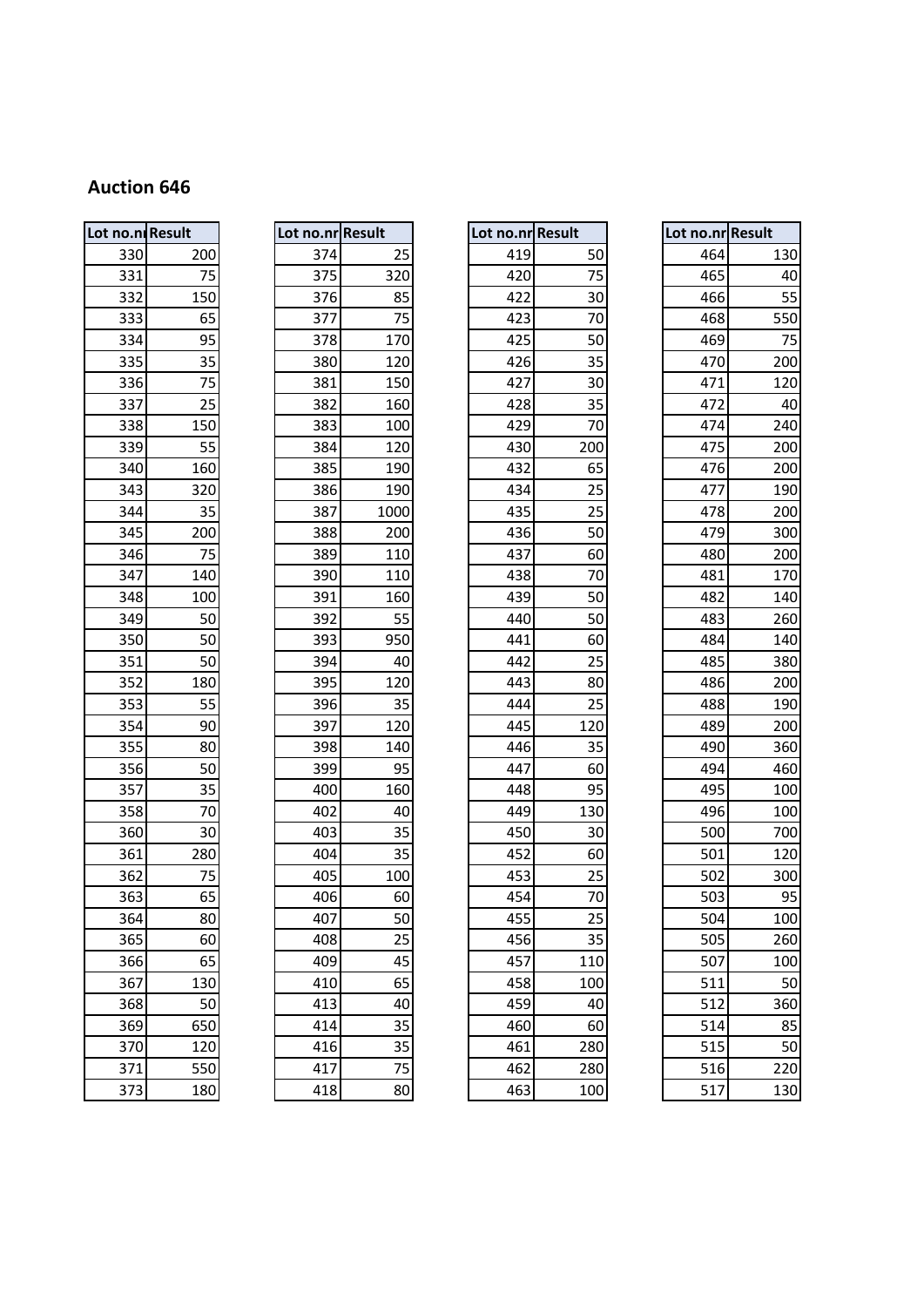| Lot no.ni Result |                |
|------------------|----------------|
| 518              | 25             |
|                  |                |
| 519              | 40             |
| 520              | 35             |
| 521              | 45             |
| 522              | 180            |
| 523              | 50             |
| 524              | 150            |
| 525              | 75             |
| 527              | 150            |
| 528              | 400            |
| 529              | 220            |
| 530              | 420            |
| 531              | 110            |
| 532              | 120            |
| 533              | 220            |
| 534              | $\frac{75}{1}$ |
| 535              | 120            |
| 536              | 260            |
| 537              | 80             |
| 538              | 120            |
| 539              | 170            |
| 540              | 150            |
| 541              | 120            |
| 542              | 160            |
| 543              | 95             |
| 544              | 120            |
| 545              | 120            |
| 546              | 150            |
| 547              | 140            |
| 548              | 120            |
| 549              | 45             |
| 550              | 65             |
| 551              | 55             |
| 552              | 95             |
| 553              | $\frac{75}{1}$ |
| 554              | 85             |
| 555              | 90             |
| $\frac{1}{556}$  | 220            |
| 557              | 95             |
| 558              | 25             |

|     | Lot no.nr <mark> Result</mark> |
|-----|--------------------------------|
| 559 | 140                            |
| 560 | 950                            |
| 561 | 3400                           |
| 562 | 3400                           |
| 563 | 400                            |
| 564 | 850                            |
| 565 | 260                            |
| 566 | 120                            |
| 567 | 850                            |
| 568 | 1700                           |
| 569 | 600                            |
| 570 | 1400                           |
| 571 | 550                            |
| 572 | 100                            |
| 573 | 1300                           |
| 574 | 2000                           |
| 575 | 6500                           |
| 576 | 1300                           |
| 577 | 5500                           |
| 578 | 300                            |
| 579 | 320                            |
| 580 | 380                            |
| 581 | 170                            |
| 582 | 240                            |
| 583 | 900                            |
| 584 | 900                            |
| 585 | 1100                           |
| 586 | 26000                          |
| 587 | 3800                           |
| 588 | 20000                          |
| 589 | 13000                          |
| 590 | 3000                           |
| 591 | 1500                           |
| 592 | 8500                           |
| 593 | 1400                           |
| 594 | 11000                          |
| 595 | 1200                           |
| 596 | 1800                           |
| 597 | 1400                           |
|     |                                |

| Lot no.ni Result |     | Lot no.nr Result |       | Lot no.nr Result |       | Lot no.nr Result |      |
|------------------|-----|------------------|-------|------------------|-------|------------------|------|
| 518              | 25  | 559              | 140   | 599              | 4000  | 644              | 1500 |
| 519              | 40  | 560              | 950   | 600              | 440   | 645              | 85   |
| 520              | 35  | 561              | 3400  | 601              | 9500  | 646              | 130  |
| 521              | 45  | 562              | 3400  | 602              | 280   | 647              | 340  |
| 522              | 180 | 563              | 400   | 603              | 1800  | 650              | 130  |
| 523              | 50  | 564              | 850   | 604              | 2200  | 651              | 120  |
| 524              | 150 | 565              | 260   | 605              | 1100  | 652              | 1600 |
| 525              | 75  | 566              | 120   | 606              | 1800  | 653              | 440  |
| 527              | 150 | 567              | 850   | 607              | 1600  | 654              | 150  |
| 528              | 400 | 568              | 1700  | 608              | 850   | 655              | 130  |
| 529              | 220 | 569              | 600   | 609              | 340   | 656              | 340  |
| 530              | 420 | 570              | 1400  | 610              | 300   | 657              | 160  |
| 531              | 110 | 571              | 550   | 611              | 380   | 658              | 240  |
| 532              | 120 | 572              | 100   | 612              | 2200  | 659              | 300  |
| 533              | 220 | 573              | 1300  | 613              | 600   | 660              | 150  |
| 534              | 75  | 574              | 2000  | 614              | 400   | 661              | 400  |
| 535              | 120 | 575              | 6500  | 615              | 400   | 662              | 1200 |
| 536              | 260 | 576              | 1300  | 616              | 850   | 663              | 95   |
| 537              | 80  | 577              | 5500  | 617              | 850   | 664              | 340  |
| 538              | 120 | 578              | 300   | 618              | 1300  | 666              | 800  |
| 539              | 170 | 579              | 320   | 619              | 240   | 667              | 100  |
| 540              | 150 | 580              | 380   | 620              | 3000  | 668              | 300  |
| 541              | 120 | 581              | 170   | 621              | 950   | 669              | 50   |
| 542              | 160 | 582              | 240   | 622              | 220   | 670              | 1500 |
| 543              | 95  | 583              | 900   | 623              | 320   | 672              | 170  |
| 544              | 120 | 584              | 900   | 624              | 340   | 673              | 140  |
| 545              | 120 | 585              | 1100  | 625              | 460   | 674              | 420  |
| 546              | 150 | 586              | 26000 | 626              | 50    | 675              | 2200 |
| 547              | 140 | 587              | 3800  | 628              | 170   | 676              | 240  |
| 548              | 120 | 588              | 20000 | 629              | 280   | 677              | 170  |
| 549              | 45  | 589              | 13000 | 630              | 900   | 678              | 80   |
| 550              | 65  | 590              | 3000  | 631              | 100   | 679              | 1600 |
| 551              | 55  | 591              | 1500  | 632              | 200   | 680              | 280  |
| 552              | 95  | 592              | 8500  | 633              | 1000  | 681              | 360  |
| 553              | 75  | 593              | 1400  | 634              | 10000 | 682              | 300  |
| 554              | 85  | 594              | 11000 | 639              | 85    | 683              | 160  |
| 555              | 90  | 595              | 1200  | 640              | 75    | 684              | 120  |
| 556              | 220 | 596              | 1800  | 641              | 420   | 685              | 260  |
| 557              | 95  | 597              | 1400  | 642              | 360   | 686              | 80   |
| 558              | 25  | 598              | 1100  | 643              | 500   | 687              | 80   |

|     | <b>10.nl</b> Result |     | Lot no.nr Result | Lot no.nr Result |       | Lot no.nr Result |
|-----|---------------------|-----|------------------|------------------|-------|------------------|
| 518 | 25                  | 559 | 140              | 599              | 4000  | 644              |
| 519 | 40                  | 560 | 950              | 600              | 440   | 645              |
| 520 | 35                  | 561 | 3400             | 601              | 9500  | 646              |
| 521 | 45                  | 562 | 3400             | 602              | 280   | 647              |
| 522 | 180                 | 563 | 400              | 603              | 1800  | 650              |
| 523 | 50                  | 564 | 850              | 604              | 2200  | 651              |
| 524 | 150                 | 565 | 260              | 605              | 1100  | 652              |
| 525 | 75                  | 566 | 120              | 606              | 1800  | 653              |
| 527 | 150                 | 567 | 850              | 607              | 1600  | 654              |
| 528 | 400                 | 568 | 1700             | 608              | 850   | 655              |
| 529 | 220                 | 569 | 600              | 609              | 340   | 656              |
| 530 | 420                 | 570 | 1400             | 610              | 300   | 657              |
| 531 | 110                 | 571 | 550              | 611              | 380   | 658              |
| 532 | 120                 | 572 | 100              | 612              | 2200  | 659              |
| 533 | 220                 | 573 | 1300             | 613              | 600   | 660              |
| 534 | 75                  | 574 | 2000             | 614              | 400   | 661              |
| 535 | 120                 | 575 | 6500             | 615              | 400   | 662              |
| 536 | 260                 | 576 | 1300             | 616              | 850   | 663              |
| 537 | 80                  | 577 | 5500             | 617              | 850   | 664              |
| 538 | 120                 | 578 | 300              | 618              | 1300  | 666              |
| 539 | 170                 | 579 | 320              | 619              | 240   | 667              |
| 540 | 150                 | 580 | 380              | 620              | 3000  | 668              |
| 541 | 120                 | 581 | 170              | 621              | 950   | 669              |
| 542 | 160                 | 582 | 240              | 622              | 220   | 670              |
| 543 | 95                  | 583 | 900              | 623              | 320   | 672              |
| 544 | 120                 | 584 | 900              | 624              | 340   | 673              |
| 545 | 120                 | 585 | 1100             | 625              | 460   | 674              |
| 546 | 150                 | 586 | 26000            | 626              | 50    | 675              |
| 547 | 140                 | 587 | 3800             | 628              | 170   | 676              |
| 548 | 120                 | 588 | 20000            | 629              | 280   | 677              |
| 549 | 45                  | 589 | 13000            | 630              | 900   | 678              |
| 550 | 65                  | 590 | 3000             | 631              | 100   | 679              |
| 551 | 55                  | 591 | 1500             | 632              | 200   | 680              |
| 552 | 95                  | 592 | 8500             | 633              | 1000  | 681              |
| 553 | 75                  | 593 | 1400             | 634              | 10000 | 682              |
| 554 | 85                  | 594 | 11000            | 639              | 85    | 683              |
| 555 | 90                  | 595 | 1200             | 640              | 75    | 684              |
| 556 | 220                 | 596 | 1800             | 641              | 420   | 685              |
| 557 | 95                  | 597 | 1400             | 642              | 360   | 686              |
| 558 | 25                  | 598 | 1100             | 643              | 500   | 687              |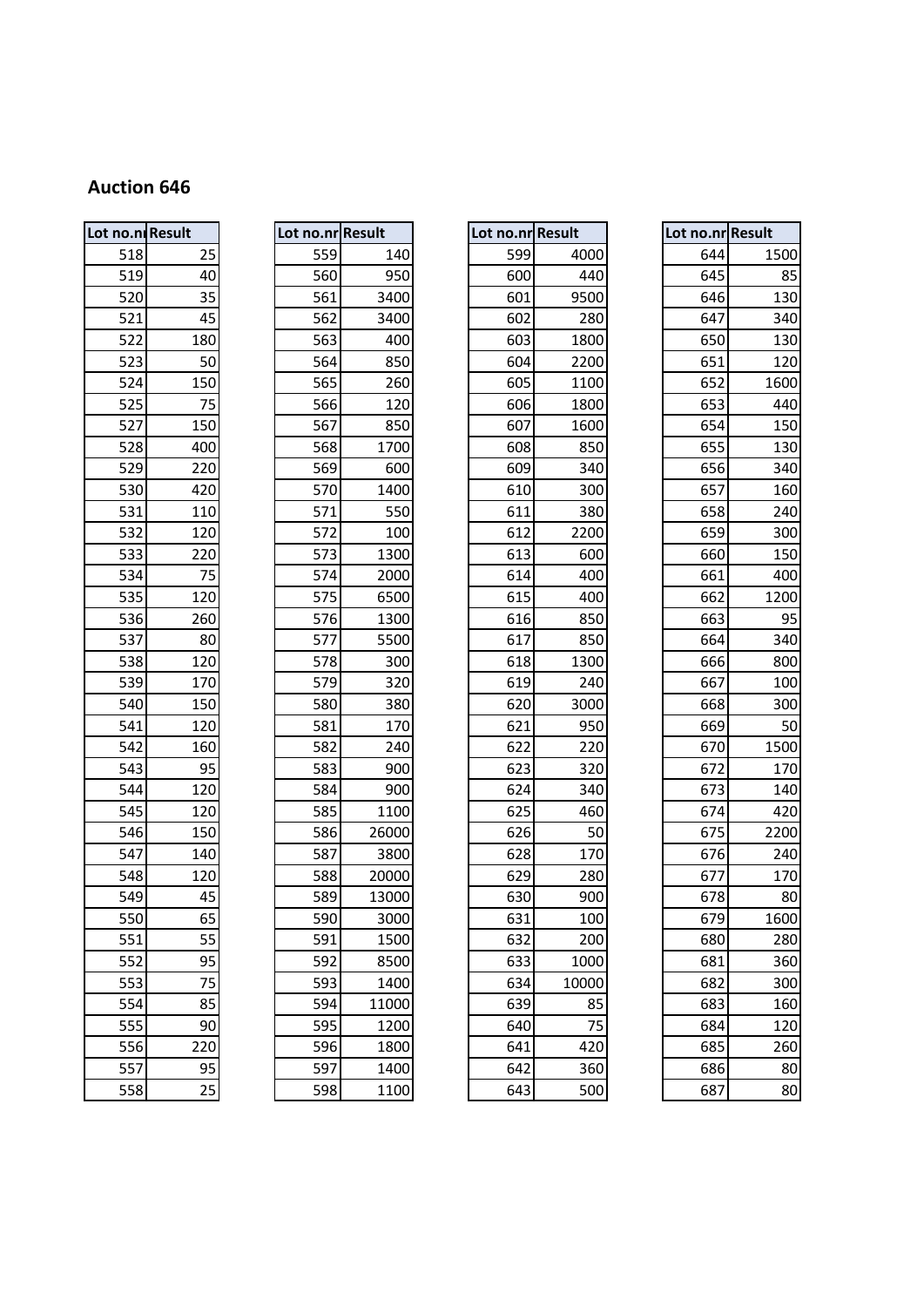| Lot no.nl Result |     |
|------------------|-----|
| 688              | 150 |
| 689              | 100 |
| 690              | 280 |
| 691              | 55  |
| 692              | 100 |
| 693              | 300 |
| 694              | 340 |
| 695              | 100 |
| 696              | 700 |
| 697              | 160 |
| 699              | 100 |
| 700              | 160 |
| 701              | 500 |
| 702              | 140 |
| 703              | 170 |
| 704              | 120 |
| 705              | 150 |
| 707              | 260 |
| 708              | 460 |
| 709              | 100 |
| 710              | 140 |
| 711              | 240 |
| 712              | 400 |
| 713              | 150 |
| 714              | 75  |
| 715              | 100 |
| 716              | 340 |
| 717              | 120 |
| 718              | 260 |
| 719              | 150 |
| 720              | 75  |
| 721              | 900 |
| 722              | 170 |
| 723              | 110 |
| 724              | 75  |
| 725              | 200 |
| 726              | 140 |
| 7                | 170 |
| 728              | 240 |
| 729              | 550 |

| Lot no.nr <mark> Result</mark> |      |
|--------------------------------|------|
| 730                            | 80   |
| 731                            | 550  |
| 732                            | 2800 |
| 733                            | 50   |
| 734                            | 95   |
| 735                            | 440  |
| 736                            | 220  |
| 737                            | 220  |
| 738                            | 200  |
| 739                            | 2000 |
| 740                            | 100  |
| 741                            | 140  |
| 742                            | 75   |
| 743                            | 4200 |
| 744                            | 240  |
| 745                            | 380  |
| 746                            | 120  |
| 747                            | 170  |
| 748                            | 25   |
| 749                            | 85   |
| 750                            | 280  |
| 751                            | 80   |
| 752                            | 2200 |
| 753                            | 460  |
| 754                            | 75   |
| 755                            | 550  |
| 756                            | 25   |
| 757                            | 95   |
| 758                            | 60   |
| 759                            | 160  |
| 760                            | 100  |
| 761                            | 440  |
| 762                            | 850  |
| 763                            | 260  |
| 764                            | 200  |
| 765                            | 200  |
| 766                            | 60   |
| 767                            | 130  |
| 768                            | 70   |
|                                |      |

| Lot no.ni Result |     | Lot no.nr Result |      | Lot no.nr Result |     | Lot no.nr Result |     |
|------------------|-----|------------------|------|------------------|-----|------------------|-----|
| 688              | 150 | 730              | 80   | 770              | 220 | 812              | 85  |
| 689              | 100 | 731              | 550  | 772              | 320 | 813              | 60  |
| 690              | 280 | 732              | 2800 | 773              | 550 | 814              | 170 |
| 691              | 55  | 733              | 50   | 774              | 300 | 815              | 170 |
| 692              | 100 | 734              | 95   | 775              | 75  | 816              | 500 |
| 693              | 300 | 735              | 440  | 776              | 240 | 817              | 95  |
| 694              | 340 | 736              | 220  | 777              | 80  | 818              | 100 |
| 695              | 100 | 737              | 220  | 778              | 380 | 819              | 200 |
| 696              | 700 | 738              | 200  | 779              | 460 | 820              | 95  |
| 697              | 160 | 739              | 2000 | 780              | 100 | 821              | 200 |
| 699              | 100 | 740              | 100  | 781              | 340 | 822              | 320 |
| 700              | 160 | 741              | 140  | 782              | 320 | 823              | 240 |
| 701              | 500 | 742              | 75   | 783              | 170 | 824              | 130 |
| 702              | 140 | 743              | 4200 | 784              | 440 | 825              | 240 |
| 703              | 170 | 744              | 240  | 785              | 340 | 826              | 200 |
| 704              | 120 | 745              | 380  | 786              | 500 | 827              | 150 |
| 705              | 150 | 746              | 120  | 787              | 150 | 828              | 260 |
| 707              | 260 | 747              | 170  | 788              | 500 | 829              | 200 |
| 708              | 460 | 748              | 25   | 789              | 75  | 830              | 90  |
| 709              | 100 | 749              | 85   | 790              | 600 | 831              | 160 |
| 710              | 140 | 750              | 280  | 791              | 75  | 832              | 280 |
| 711              | 240 | 751              | 80   | 792              | 550 | 833              | 220 |
| 712              | 400 | 752              | 2200 | 793              | 500 | 834              | 170 |
| 713              | 150 | 753              | 460  | 794              | 600 | 835              | 130 |
| 714              | 75  | 754              | 75   | 795              | 65  | 836              | 50  |
| 715              | 100 | 755              | 550  | 796              | 170 | 837              | 400 |
| 716              | 340 | 756              | 25   | 798              | 280 | 838              | 200 |
| 717              | 120 | 757              | 95   | 799              | 110 | 839              | 280 |
| 718              | 260 | 758              | 60   | 800              | 150 | 840              | 90  |
| 719              | 150 | 759              | 160  | 801              | 550 | 841              | 650 |
| 720              | 75  | 760              | 100  | 802              | 180 | 844              | 220 |
| 721              | 900 | 761              | 440  | 803              | 50  | 845              | 100 |
| 722              | 170 | 762              | 850  | 804              | 50  | 846              | 300 |
| 723              | 110 | 763              | 260  | 805              | 60  | 847              | 25  |
| 724              | 75  | 764              | 200  | 806              | 160 | 848              | 420 |
| 725              | 200 | 765              | 200  | 807              | 320 | 849              | 190 |
| 726              | 140 | 766              | 60   | 808              | 50  | 850              | 380 |
| 727              | 170 | 767              | 130  | 809              | 220 | 851              | 100 |
| 728              | 240 | 768              | 70   | 810              | 400 | 852              | 190 |
| 729              | 550 | 769              | 55   | 811              | 320 | 853              | 140 |

|     | o.ni Result | Lot no.nr Result |      | Lot no.nr Result |     |     | Lot no.nr Result |
|-----|-------------|------------------|------|------------------|-----|-----|------------------|
| 688 | 150         | 730              | 80   | 770              | 220 | 812 | 85               |
| 689 | 100         | 731              | 550  | 772              | 320 | 813 | 60               |
| 690 | 280         | 732              | 2800 | 773              | 550 | 814 | 170              |
| 691 | 55          | 733              | 50   | 774              | 300 | 815 | 170              |
| 692 | 100         | 734              | 95   | 775              | 75  | 816 | 500              |
| 693 | 300         | 735              | 440  | 776              | 240 | 817 | 95               |
| 694 | 340         | 736              | 220  | 777              | 80  | 818 | 100              |
| 695 | 100         | 737              | 220  | 778              | 380 | 819 | 200              |
| 696 | 700         | 738              | 200  | 779              | 460 | 820 | 95               |
| 697 | 160         | 739              | 2000 | 780              | 100 | 821 | 200              |
| 699 | 100         | 740              | 100  | 781              | 340 | 822 | 320              |
| 700 | 160         | 741              | 140  | 782              | 320 | 823 | 240              |
| 701 | 500         | 742              | 75   | 783              | 170 | 824 | 130              |
| 702 | 140         | 743              | 4200 | 784              | 440 | 825 | 240              |
| 703 | 170         | 744              | 240  | 785              | 340 | 826 | 200              |
| 704 | 120         | 745              | 380  | 786              | 500 | 827 | 150              |
| 705 | 150         | 746              | 120  | 787              | 150 | 828 | 260              |
| 707 | 260         | 747              | 170  | 788              | 500 | 829 | 200              |
| 708 | 460         | 748              | 25   | 789              | 75  | 830 | 90               |
| 709 | 100         | 749              | 85   | 790              | 600 | 831 | 160              |
| 710 | 140         | 750              | 280  | 791              | 75  | 832 | 280              |
| 711 | 240         | 751              | 80   | 792              | 550 | 833 | 220              |
| 712 | 400         | 752              | 2200 | 793              | 500 | 834 | 170              |
| 713 | 150         | 753              | 460  | 794              | 600 | 835 | 130              |
| 714 | 75          | 754              | 75   | 795              | 65  | 836 | 50               |
| 715 | 100         | 755              | 550  | 796              | 170 | 837 | 400              |
| 716 | 340         | 756              | 25   | 798              | 280 | 838 | 200              |
| 717 | 120         | 757              | 95   | 799              | 110 | 839 | 280              |
| 718 | 260         | 758              | 60   | 800              | 150 | 840 | 90               |
| 719 | 150         | 759              | 160  | 801              | 550 | 841 | 650              |
| 720 | 75          | 760              | 100  | 802              | 180 | 844 | 220              |
| 721 | 900         | 761              | 440  | 803              | 50  | 845 | 100              |
| 722 | 170         | 762              | 850  | 804              | 50  | 846 | 300              |
| 723 | 110         | 763              | 260  | 805              | 60  | 847 | 25               |
| 724 | 75          | 764              | 200  | 806              | 160 | 848 | 420              |
| 725 | 200         | 765              | 200  | 807              | 320 | 849 | 190              |
| 726 | 140         | 766              | 60   | 808              | 50  | 850 | 380              |
| 727 | 170         | 767              | 130  | 809              | 220 | 851 | 100              |
| 728 | 240         | 768              | 70   | 810              | 400 | 852 | 190              |
| 729 | 550         | 769              | 55   | 811              | 320 | 853 | 140              |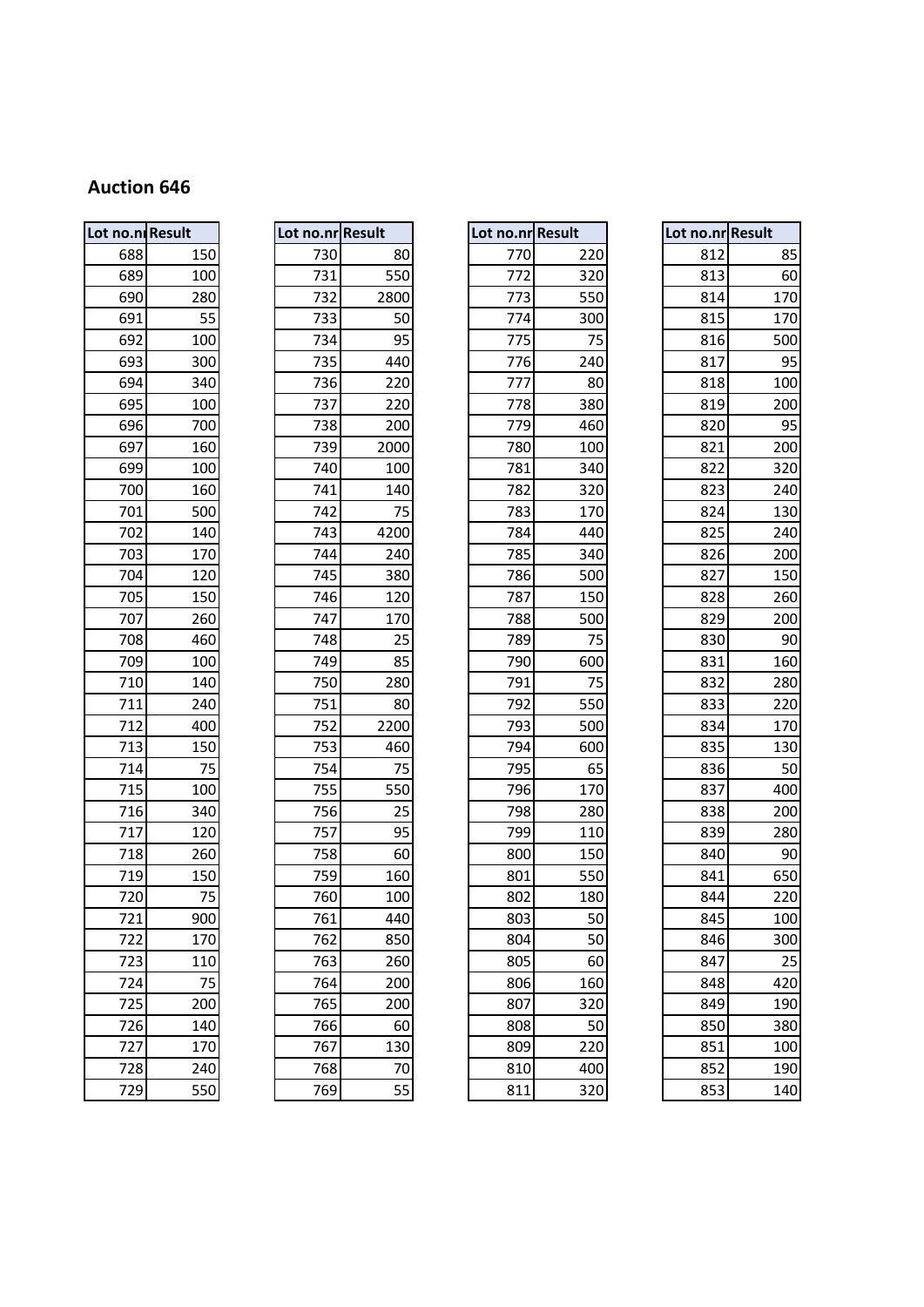| Lot no.ni Result |      | Lot no.nr Result |      | Lot no.nr Result |      | Lot no.nr Result |                |
|------------------|------|------------------|------|------------------|------|------------------|----------------|
| 854              | 260  | 897              | 500  | 943              | 8500 | 989              |                |
| 855              | 100  | 899              | 500  | 944              | 220  | 990              |                |
| 856              | 50   | 901              | 140  | 945              | 420  | 991              | 1              |
| 857              | 360  | 902              | 75   | 946              | 260  | 992              |                |
| 858              | 200  | 903              | 340  | 947              | 360  | 993              |                |
| 859              | 150  | 904              | 75   | 948              | 320  | 994              |                |
| 860              | 950  | 905              | 200  | 949              | 220  | 995              | З              |
| 861              | 160  | 906              | 320  | 950              | 300  | 996              |                |
| 862              | 100  | 907              | 650  | 951              | 320  | 997              |                |
| 863              | 100  | 908              | 650  | 952              | 100  | 998              |                |
| 864              | 360  | 909              | 600  | 953              | 700  | 999              |                |
| 865              | 400  | 910              | 650  | 954              | 380  | 1000             |                |
| 866              | 120  | 911              | 420  | 955              | 170  | 1001             |                |
| 867              | 200  | 912              | 750  | 956              | 180  | 1002             |                |
| 868              | 150  | 913              | 220  | 957              | 1500 | 1003             |                |
| 869              | 140  | 914              | 260  | 958              | 100  | 1004             | 1              |
| 870              | 160  | 915              | 150  | 959              | 550  | 1005             |                |
| 871              | 190  | 917              | 260  | 960              | 280  | 1006             |                |
| 872              | 550  | 918              | 200  | 961              | 95   | 1007             |                |
| 873              | 150  | 919              | 750  | 962              | 600  | 1008             | 2              |
| 874              | 150  | 920              | 140  | 963              | 550  | 1009             |                |
| 875              | 380  | 921              | 130  | 964              | 240  | 1010             |                |
| 876              | 180  | 922              | 130  | 965              | 200  | 1011             |                |
| 878              | 140  | 923              | 200  | 971              | 200  | 1012             | 1              |
| 879              | 110  | 925              | 340  | 973              | 500  | 1013             | 14             |
| 880              | 160  | 926              | 140  | 974              | 150  | 1014             | 4              |
| 881              | 140  | 928              | 200  | 975              | 2200 | 1015             |                |
| 882              | 110  | 929              | 220  | 976              | 3600 | 1016             |                |
| 883              | 150  | 930              | 750  | 977              | 200  | 1017             |                |
| 884              | 260  | 931              | 850  | 978              | 320  | 1018             |                |
| 885              | 130  | 933              | 380  | 979              | 130  | 1019             | 2              |
| 886              | 130  | 934              | 900  | 980              | 130  | 1020             |                |
| 888              | 170  | 935              | 1100 | 981              | 170  | 1021             | $\overline{a}$ |
| 889              | 150  | 936              | 280  | 982              | 240  | 1022             | 1              |
| 890              | 95   | 937              | 240  | 983              | 550  | 1023             |                |
| 891              | 180  | 938              | 100  | 984              | 160  | 1024             |                |
| 892              | 150  | 939              | 100  | 985              | 180  | 1025             |                |
| 893              | 1200 | 940              | 320  | 986              | 100  | 1026             |                |
| 894              | 400  | 941              | 260  | 987              | 100  | 1027             |                |
| 896              | 150  | 942              | 220  | 988              | 100  | 1028             |                |

| Lot no.nr Result |      |
|------------------|------|
| 897              | 500  |
| 899              | 500  |
| 901              | 140  |
| 902              | 75   |
| 903              | 340  |
| 904              | 75   |
| 905              | 200  |
| 906              | 320  |
| 907              | 650  |
| 908              | 650  |
| 909              | 600  |
| 910              | 650  |
| 911              | 420  |
| 912              | 750  |
| 913              | 220  |
| 914              | 260  |
| 915              | 150  |
| 917              | 260  |
| 918              | 200  |
| 919              | 750  |
| 920              | 140  |
| 921              | 130  |
| 922              | 130  |
| 923              | 200  |
| 925              | 340  |
| 926              | 140  |
| 928              | 200  |
| 929              | 220  |
| 930              | 750  |
| 931              | 850  |
| 933              | 380  |
| 934              | 900  |
| 935              | 1100 |
| 936              | 280  |
| 937              | 240  |
| 938              | 100  |
| 939              | 100  |
| 940              | 320  |
| 941              | 260  |
|                  |      |

|     | o.ni Result | Lot no.nr Result |      | Lot no.nr Result |      | Lot no.nr Result |       |
|-----|-------------|------------------|------|------------------|------|------------------|-------|
| 854 | 260         | 897              | 500  | 943              | 8500 | 989              | 360   |
| 855 | 100         | 899              | 500  | 944              | 220  | 990              | 380   |
| 856 | 50          | 901              | 140  | 945              | 420  | 991              | 1600  |
| 857 | 360         | 902              | 75   | 946              | 260  | 992              | 650   |
| 858 | 200         | 903              | 340  | 947              | 360  | 993              | 360   |
| 859 | 150         | 904              | 75   | 948              | 320  | 994              | 850   |
| 860 | 950         | 905              | 200  | 949              | 220  | 995              | 3000  |
| 861 | 160         | 906              | 320  | 950              | 300  | 996              | 900   |
| 862 | 100         | 907              | 650  | 951              | 320  | 997              | 260   |
| 863 | 100         | 908              | 650  | 952              | 100  | 998              | 260   |
| 864 | 360         | 909              | 600  | 953              | 700  | 999              | 340   |
| 865 | 400         | 910              | 650  | 954              | 380  | 1000             | 340   |
| 866 | 120         | 911              | 420  | 955              | 170  | 1001             | 320   |
| 867 | 200         | 912              | 750  | 956              | 180  | 1002             | 100   |
| 868 | 150         | 913              | 220  | 957              | 1500 | 1003             | 300   |
| 869 | 140         | 914              | 260  | 958              | 100  | 1004             | 1600  |
| 870 | 160         | 915              | 150  | 959              | 550  | 1005             | 170   |
| 871 | 190         | 917              | 260  | 960              | 280  | 1006             | 700   |
| 872 | 550         | 918              | 200  | 961              | 95   | 1007             | 850   |
| 873 | 150         | 919              | 750  | 962              | 600  | 1008             | 2200  |
| 874 | 150         | 920              | 140  | 963              | 550  | 1009             | 700   |
| 875 | 380         | 921              | 130  | 964              | 240  | 1010             | 190   |
| 876 | 180         | 922              | 130  | 965              | 200  | 1011             | 170   |
| 878 | 140         | 923              | 200  | 971              | 200  | 1012             | 1000  |
| 879 | 110         | 925              | 340  | 973              | 500  | 1013             | 14000 |
| 880 | 160         | 926              | 140  | 974              | 150  | 1014             | 4200  |
| 881 | 140         | 928              | 200  | 975              | 2200 | 1015             | 65    |
| 882 | 110         | 929              | 220  | 976              | 3600 | 1016             | 60    |
| 883 | 150         | 930              | 750  | 977              | 200  | 1017             | 280   |
| 884 | 260         | 931              | 850  | 978              | 320  | 1018             | 200   |
| 885 | 130         | 933              | 380  | 979              | 130  | 1019             | 2200  |
| 886 | 130         | 934              | 900  | 980              | 130  | 1020             | 600   |
| 888 | 170         | 935              | 1100 | 981              | 170  | 1021             | 2600  |
| 889 | 150         | 936              | 280  | 982              | 240  | 1022             | 1400  |
| 890 | 95          | 937              | 240  | 983              | 550  | 1023             | 320   |
| 891 | 180         | 938              | 100  | 984              | 160  | 1024             | 320   |
| 892 | 150         | 939              | 100  | 985              | 180  | 1025             | 260   |
| 893 | 1200        | 940              | 320  | 986              | 100  | 1026             | 320   |
| 894 | 400         | 941              | 260  | 987              | 100  | 1027             | 300   |
| 896 | 150         | 942              | 220  | 988              | 100  | 1028             | 240   |

|     | o.ni Result | Lot no.nr Result |      | Lot no.nr Result |      | Lot no.nr Result |       |
|-----|-------------|------------------|------|------------------|------|------------------|-------|
| 854 | 260         | 897              | 500  | 943              | 8500 | 989              |       |
| 855 | 100         | 899              | 500  | 944              | 220  | 990              |       |
| 856 | 50          | 901              | 140  | 945              | 420  | 991              | 1600  |
| 857 | 360         | 902              | 75   | 946              | 260  | 992              |       |
| 858 | 200         | 903              | 340  | 947              | 360  | 993              |       |
| 859 | 150         | 904              | 75   | 948              | 320  | 994              |       |
| 860 | 950         | 905              | 200  | 949              | 220  | 995              | 3000  |
| 861 | 160         | 906              | 320  | 950              | 300  | 996              |       |
| 862 | 100         | 907              | 650  | 951              | 320  | 997              |       |
| 863 | 100         | 908              | 650  | 952              | 100  | 998              |       |
| 864 | 360         | 909              | 600  | 953              | 700  | 999              |       |
| 865 | 400         | 910              | 650  | 954              | 380  | 1000             |       |
| 866 | 120         | 911              | 420  | 955              | 170  | 1001             |       |
| 867 | 200         | 912              | 750  | 956              | 180  | 1002             |       |
| 868 | 150         | 913              | 220  | 957              | 1500 | 1003             |       |
| 869 | 140         | 914              | 260  | 958              | 100  | 1004             | 1600  |
| 870 | 160         | 915              | 150  | 959              | 550  | 1005             |       |
| 871 | 190         | 917              | 260  | 960              | 280  | 1006             |       |
| 872 | 550         | 918              | 200  | 961              | 95   | 1007             |       |
| 873 | 150         | 919              | 750  | 962              | 600  | 1008             | 2200  |
| 874 | 150         | 920              | 140  | 963              | 550  | 1009             |       |
| 875 | 380         | 921              | 130  | 964              | 240  | 1010             |       |
| 876 | 180         | 922              | 130  | 965              | 200  | 1011             |       |
| 878 | 140         | 923              | 200  | 971              | 200  | 1012             | 1000  |
| 879 | 110         | 925              | 340  | 973              | 500  | 1013             | 14000 |
| 880 | 160         | 926              | 140  | 974              | 150  | 1014             | 4200  |
| 881 | 140         | 928              | 200  | 975              | 2200 | 1015             |       |
| 882 | 110         | 929              | 220  | 976              | 3600 | 1016             |       |
| 883 | 150         | 930              | 750  | 977              | 200  | 1017             |       |
| 884 | 260         | 931              | 850  | 978              | 320  | 1018             |       |
| 885 | 130         | 933              | 380  | 979              | 130  | 1019             | 2200  |
| 886 | 130         | 934              | 900  | 980              | 130  | 1020             |       |
| 888 | 170         | 935              | 1100 | 981              | 170  | 1021             | 2600  |
| 889 | 150         | 936              | 280  | 982              | 240  | 1022             | 1400  |
| 890 | 95          | 937              | 240  | 983              | 550  | 1023             |       |
| 891 | 180         | 938              | 100  | 984              | 160  | 1024             |       |
| 892 | 150         | 939              | 100  | 985              | 180  | 1025             |       |
| 893 | 1200        | 940              | 320  | 986              | 100  | 1026             |       |
| 894 | 400         | 941              | 260  | 987              | 100  | 1027             |       |
| 896 | 150         | 942              | 220  | 988              | 100  | 1028             |       |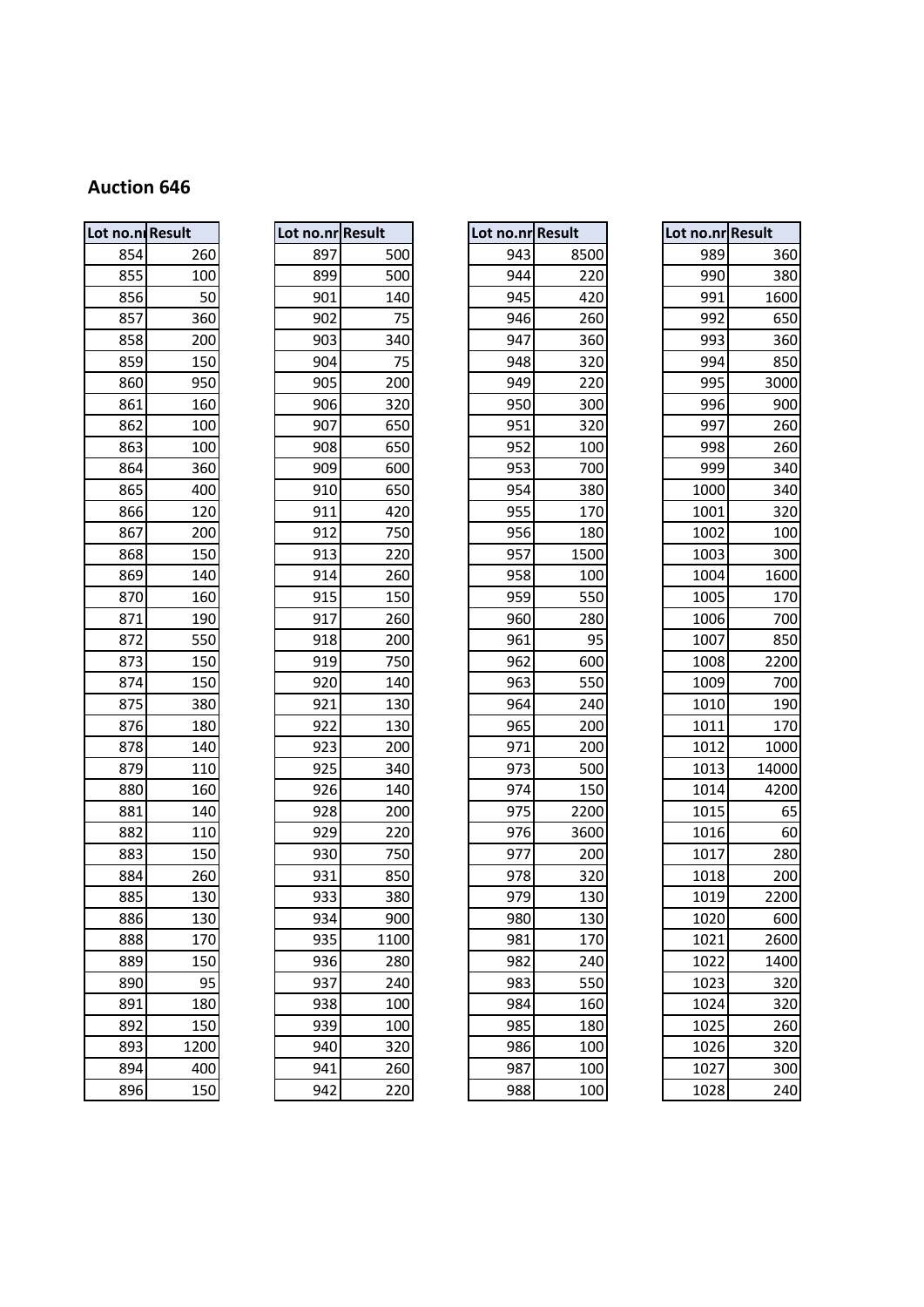| Lot no.n. Result |      |
|------------------|------|
| 1029             | 130  |
| 1031             | 400  |
| 1032             | 500  |
| 1033             | 420  |
| 1034             | 850  |
| 1035             | 380  |
| 1036             | 260  |
| 1039             | 360  |
| 1040             | 240  |
| 1042             | 400  |
| 1043             | 4800 |
| 1044             | 220  |
| 1045             | 1000 |
| 1046             | 3000 |
| 1048             | 340  |
| 1049             | 140  |
| 1050             | 1500 |
| 1051             | 100  |
| 1052             | 190  |
| 1053             | 170  |
| 1055             | 300  |
| 1057             | 1400 |
| 1058             | 480  |
| 1059             | 140  |
| 1060             | 190  |
| 1061             | 110  |
| 1062             | 95   |
| 1063             | 3800 |
| 1064             | 3000 |
| 1067             | 2000 |
| 1068             | 750  |
| 1069             | 500  |
| 1071             | 500  |
| <u> 1072</u>     | 750  |
| 1073             | 2000 |
| 1074             | 1000 |
| 1075             | 750  |
| 1076             | 1000 |
| 1077             | 200  |
| 1078             | 130  |

|      | Lot no.nr Result |
|------|------------------|
| 1080 | 900              |
| 1081 | 1100             |
| 1082 | 750              |
| 1083 | 750              |
| 1086 | 3400             |
| 1087 | 1100             |
| 1090 | 800              |
| 1091 | 280              |
| 1092 | 1500             |
| 1093 | 1500             |
| 1094 | 1500             |
| 1095 | 1000             |
| 1096 | 1000             |
| 1097 | 300              |
| 1100 | 800              |
| 1101 | 320              |
| 1102 | 200              |
| 1103 | 300              |
| 1105 | 500              |
| 1106 | 500              |
| 1108 | 2000             |
| 1109 | 1500             |
| 1110 | 600              |
| 1112 | 2000             |
| 1113 | 100              |
| 1114 | 100              |
| 1118 | 200              |
| 1120 | 380              |
| 1123 | 110              |
| 1124 | 260              |
| 1125 | 400              |
| 1126 | 340              |
| 1127 | 200              |
| 1128 | 240              |
| 1129 | 110              |
| 1130 | 340              |
| 1131 | 190              |
| 1132 | 4400             |
| 113  | 170              |
|      |                  |

| Lot no.ni Result |      | Lot no.nr Result |      | Lot no.nr Result |     | Lot no.nr Result |     |
|------------------|------|------------------|------|------------------|-----|------------------|-----|
| 1029             | 130  | 1080             | 900  | 1137             | 150 | 1196             | 55  |
| 1031             | 400  | 1081             | 1100 | 1138             | 70  | 1197             | 25  |
| 1032             | 500  | 1082             | 750  | 1139             | 150 | 1198             | 55  |
| 1033             | 420  | 1083             | 750  | 1141             | 110 | 1199             | 75  |
| 1034             | 850  | 1086             | 3400 | 1142             | 100 | 1201             | 420 |
| 1035             | 380  | 1087             | 1100 | 1143             | 100 | 1202             | 190 |
| 1036             | 260  | 1090             | 800  | 1144             | 110 | 1204             | 600 |
| 1039             | 360  | 1091             | 280  | 1145             | 160 | 1205             | 600 |
| 1040             | 240  | 1092             | 1500 | 1146             | 750 | 1208             | 100 |
| 1042             | 400  | 1093             | 1500 | 1147             | 750 | 1210             | 750 |
| 1043             | 4800 | 1094             | 1500 | 1148             | 750 | 1211             | 320 |
| 1044             | 220  | 1095             | 1000 | 1155             | 120 | 1212             | 300 |
| 1045             | 1000 | 1096             | 1000 | 1156             | 100 | 1213             | 120 |
| 1046             | 3000 | 1097             | 300  | 1162             | 100 | 1215             | 320 |
| 1048             | 340  | 1100             | 800  | 1163             | 140 | 1217             | 150 |
| 1049             | 140  | 1101             | 320  | 1165             | 95  | 1219             | 100 |
| 1050             | 1500 | 1102             | 200  | 1166             | 50  | 1221             | 100 |
| 1051             | 100  | 1103             | 300  | 1172             | 75  | 1222             | 60  |
| 1052             | 190  | 1105             | 500  | 1173             | 360 | 1223             | 75  |
| 1053             | 170  | 1106             | 500  | 1174             | 850 | 1224             | 150 |
| 1055             | 300  | 1108             | 2000 | 1175             | 340 | 1225             | 75  |
| 1057             | 1400 | 1109             | 1500 | 1176             | 140 | 1227             | 150 |
| 1058             | 480  | 1110             | 600  | 1177             | 75  | 1228             | 75  |
| 1059             | 140  | 1112             | 2000 | 1178             | 240 | 1229             | 75  |
| 1060             | 190  | 1113             | 100  | 1179             | 220 | 1230             | 90  |
| 1061             | 110  | 1114             | 100  | 1180             | 220 | 1232             | 60  |
| 1062             | 95   | 1118             | 200  | 1181             | 50  | 1233             | 80  |
| 1063             | 3800 | 1120             | 380  | 1182             | 30  | 1234             | 550 |
| 1064             | 3000 | 1123             | 110  | 1183             | 110 | 1235             | 400 |
| 1067             | 2000 | 1124             | 260  | 1184             | 110 | 1236             | 400 |
| 1068             | 750  | 1125             | 400  | 1185             | 150 | 1238             | 80  |
| 1069             | 500  | 1126             | 340  | 1186             | 220 | 1240             | 100 |
| 1071             | 500  | 1127             | 200  | 1187             | 200 | 1242             | 80  |
| 1072             | 750  | 1128             | 240  | 1188             | 110 | 1243             | 80  |
| 1073             | 2000 | 1129             | 110  | 1189             | 300 | 1244             | 110 |
| 1074             | 1000 | 1130             | 340  | 1190             | 100 | 1246             | 75  |
| 1075             | 750  | 1131             | 190  | 1192             | 50  | 1247             | 120 |
| 1076             | 1000 | 1132             | 4400 | 1193             | 60  | 1248             | 75  |
| 1077             | 200  | 1133             | 170  | 1194             | 220 | 1249             | 320 |
| 1078             | 130  | 1136             | 130  | 1195             | 55  | 1250             | 170 |

|      | no.ndResult | Lot no.nr Result |      | Lot no.nr Result |     | Lot no.nr Result |     |
|------|-------------|------------------|------|------------------|-----|------------------|-----|
| 1029 | 130         | 1080             | 900  | 1137             | 150 | 1196             | 55  |
| 1031 | 400         | 1081             | 1100 | 1138             | 70  | 1197             | 25  |
| 1032 | 500         | 1082             | 750  | 1139             | 150 | 1198             | 55  |
| 1033 | 420         | 1083             | 750  | 1141             | 110 | 1199             | 75  |
| 1034 | 850         | 1086             | 3400 | 1142             | 100 | 1201             | 420 |
| 1035 | 380         | 1087             | 1100 | 1143             | 100 | 1202             | 190 |
| 1036 | 260         | 1090             | 800  | 1144             | 110 | 1204             | 600 |
| 1039 | 360         | 1091             | 280  | 1145             | 160 | 1205             | 600 |
| 1040 | 240         | 1092             | 1500 | 1146             | 750 | 1208             | 100 |
| 1042 | 400         | 1093             | 1500 | 1147             | 750 | 1210             | 750 |
| 1043 | 4800        | 1094             | 1500 | 1148             | 750 | 1211             | 320 |
| 1044 | 220         | 1095             | 1000 | 1155             | 120 | 1212             | 300 |
| 1045 | 1000        | 1096             | 1000 | 1156             | 100 | 1213             | 120 |
| 1046 | 3000        | 1097             | 300  | 1162             | 100 | 1215             | 320 |
| 1048 | 340         | 1100             | 800  | 1163             | 140 | 1217             | 150 |
| 1049 | 140         | 1101             | 320  | 1165             | 95  | 1219             | 100 |
| 1050 | 1500        | 1102             | 200  | 1166             | 50  | 1221             | 100 |
| 1051 | 100         | 1103             | 300  | 1172             | 75  | 1222             | 60  |
| 1052 | 190         | 1105             | 500  | 1173             | 360 | 1223             | 75  |
| 1053 | 170         | 1106             | 500  | 1174             | 850 | 1224             | 150 |
| 1055 | 300         | 1108             | 2000 | 1175             | 340 | 1225             | 75  |
| 1057 | 1400        | 1109             | 1500 | 1176             | 140 | 1227             | 150 |
| 1058 | 480         | 1110             | 600  | 1177             | 75  | 1228             | 75  |
| 1059 | 140         | 1112             | 2000 | 1178             | 240 | 1229             | 75  |
| 1060 | 190         | 1113             | 100  | 1179             | 220 | 1230             | 90  |
| 1061 | 110         | 1114             | 100  | 1180             | 220 | 1232             | 60  |
| 1062 | 95          | 1118             | 200  | 1181             | 50  | 1233             | 80  |
| 1063 | 3800        | 1120             | 380  | 1182             | 30  | 1234             | 550 |
| 1064 | 3000        | 1123             | 110  | 1183             | 110 | 1235             | 400 |
| 1067 | 2000        | 1124             | 260  | 1184             | 110 | 1236             | 400 |
| 1068 | 750         | 1125             | 400  | 1185             | 150 | 1238             | 80  |
| 1069 | 500         | 1126             | 340  | 1186             | 220 | 1240             | 100 |
| 1071 | 500         | 1127             | 200  | 1187             | 200 | 1242             | 80  |
| 1072 | 750         | 1128             | 240  | 1188             | 110 | 1243             | 80  |
| 1073 | 2000        | 1129             | 110  | 1189             | 300 | 1244             | 110 |
| 1074 | 1000        | 1130             | 340  | 1190             | 100 | 1246             | 75  |
| 1075 | 750         | 1131             | 190  | 1192             | 50  | 1247             | 120 |
| 1076 | 1000        | 1132             | 4400 | 1193             | 60  | 1248             | 75  |
| 1077 | 200         | 1133             | 170  | 1194             | 220 | 1249             | 320 |
| 1078 | 130         | 1136             | 130  | 1195             | 55  | 1250             | 170 |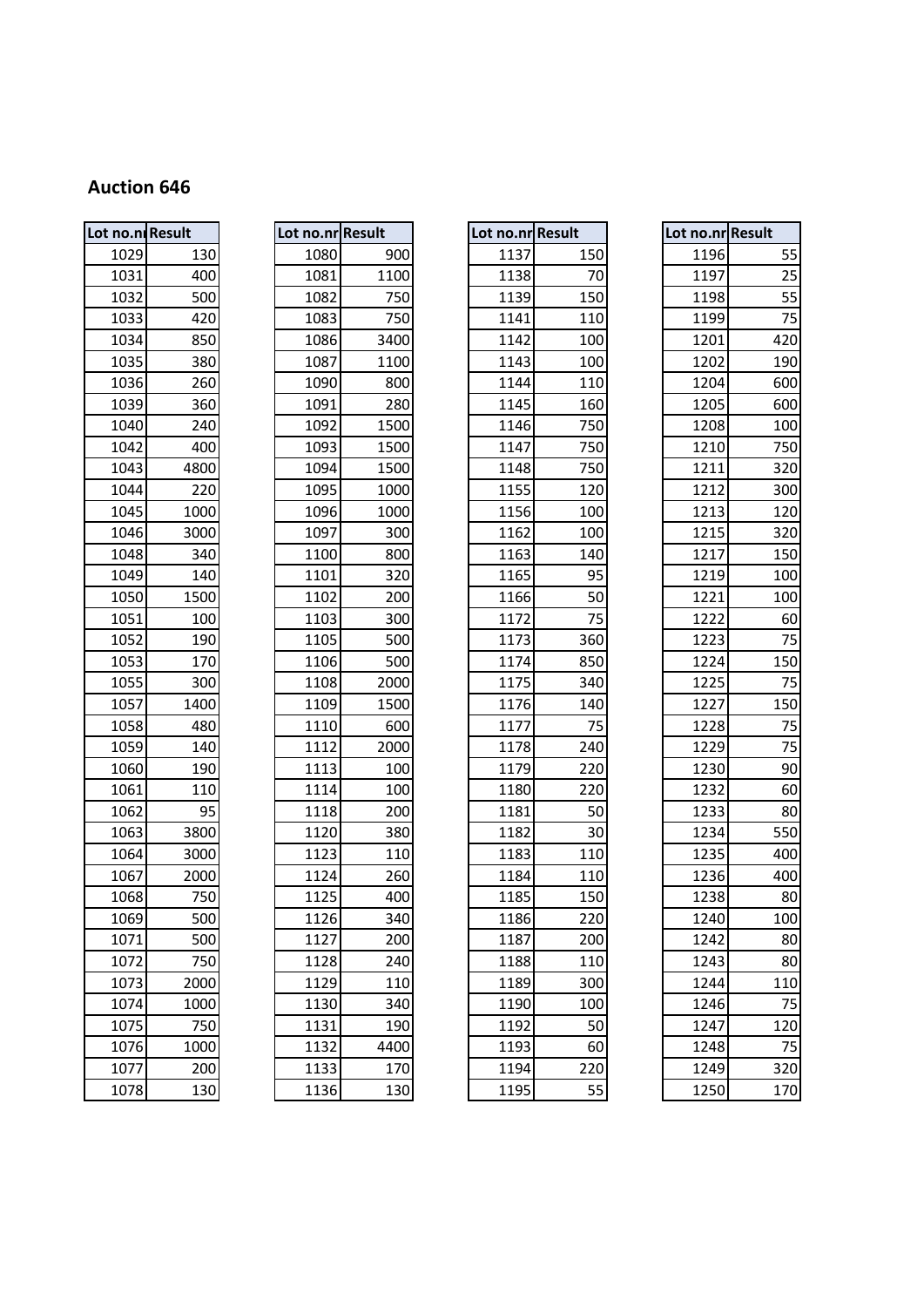| Lot no.ni Result |     |
|------------------|-----|
| 1257             | 75  |
| 1258             | 220 |
| 1259             | 360 |
| 1260             | 360 |
| 1261             | 65  |
| 1262             | 65  |
| 1263             | 280 |
| 1265             | 110 |
| 1267             | 180 |
| 1268             | 320 |
| 1269             | 140 |
| 1270             | 170 |
| 1271             | 150 |
| 1272             | 120 |
| 1273             | 90  |
| 1274             | 120 |
| 1275             | 60  |
| 1276             | 90  |
| 1278             | 480 |
| 1279             | 400 |
| 1280             | 360 |
| 1281             | 420 |
| 1282             | 420 |
| 1283             | 420 |
| 1284             | 400 |
| 1285             | 340 |
| 1286             | 220 |
| 1287             | 550 |
| 1288             | 650 |
| 1289             | 700 |
| 1290             | 260 |
| 1291             | 100 |
| 1292             | 50  |
| 1293             | 85  |
| 1294             | 75  |
| 1295             | 50  |
| 1296             | 200 |
| 1297             | 650 |
| 1298             | 100 |
| 1299             | 75  |

| Lot no.nr Result |                 |
|------------------|-----------------|
| 1301             | 75              |
| 1302             | 35              |
| 1303             | 75              |
| 1304             | 75              |
| 1305             | 75              |
| 1306             | 650             |
| 1307             | 700             |
| 1308             | 80              |
| 1309             | 55              |
| 1310             | 95              |
| 1311             | 60              |
| 1312             | 40              |
| 1313             | 45              |
| 1314             | 55              |
| 1315             | 80              |
| 1319             | 30              |
| 1320             | 110             |
| 1322             | 110             |
| 1323             | 80              |
| 1325             | 100             |
| 1326             | 100             |
| 1327             | 600             |
| 1328             | 100             |
| 1329             | 160             |
| 1330             | 110             |
| 1332             | 240             |
| 1333             | 100             |
| 1334             | 85              |
| 1336             | 200             |
| 1337             | 160             |
| 1338             | 100             |
| 1339             | 55              |
| 1340             | 440             |
| 1344             | 140             |
| 1346             | 170             |
| 1347             | 85              |
| 1348             | 190             |
| 1349             | 100             |
| 1352             | 110             |
| 125              | 10 <sup>1</sup> |

| Lot no.ni Result |                 | Lot no.nr Result |     | Lot no.nr Result |      | Lot no.nr Result |      |
|------------------|-----------------|------------------|-----|------------------|------|------------------|------|
| 1257             | 75              | 1301             | 75  | 1355             | 150  | 1444             | 320  |
| 1258             | 220             | 1302             | 35  | 1356             | 100  | 1445             | 200  |
| 1259             | 360             | 1303             | 75  | 1358             | 60   | 1446             | 300  |
| 1260             | 360             | 1304             | 75  | 1362             | 360  | 1447             | 300  |
| 1261             | 65              | 1305             | 75  | 1363             | 150  | 1449             | 100  |
| 1262             | 65              | 1306             | 650 | 1365             | 220  | 1450             | 95   |
| 1263             | 280             | 1307             | 700 | 1375             | 120  | 1451             | 300  |
| 1265             | 110             | 1308             | 80  | 1378             | 100  | 1452             | 90   |
| 1267             | 180             | 1309             | 55  | 1390             | 160  | 1453             | 100  |
| 1268             | 320             | 1310             | 95  | 1392             | 200  | 1454             | 55   |
| 1269             | 140             | 1311             | 60  | 1396             | 2000 | 1460             | 50   |
| 1270             | 170             | 1312             | 40  | 1400             | 110  | 1461             | 120  |
| 1271             | 150             | 1313             | 45  | 1403             | 110  | 1462             | 110  |
| 1272             | 120             | 1314             | 55  | 1404             | 55   | 1467             | 550  |
| 1273             | 90              | 1315             | 80  | 1406             | 110  | 1468             | 440  |
| 1274             | 120             | 1319             | 30  | 1408             | 90   | 1469             | 300  |
| 1275             | 60              | 1320             | 110 | 1409             | 75   | 1471             | 140  |
| 1276             | 90              | 1322             | 110 | 1411             | 80   | 1472             | 120  |
| 1278             | 480             | 1323             | 80  | 1412             | 120  | 1473             | 50   |
| 1279             | 400             | 1325             | 100 | 1415             | 160  | 1474             | 300  |
| 1280             | 360             | 1326             | 100 | 1417             | 75   | 1475             | 40   |
| 1281             | 420             | 1327             | 600 | 1418             | 80   | 1476             | 60   |
| 1282             | 420             | 1328             | 100 | 1419             | 80   | 1478             | 220  |
| 1283             | 420             | 1329             | 160 | 1421             | 160  | 1479             | 80   |
| 1284             | 400             | 1330             | 110 | 1422             | 400  | 1483             | 2000 |
| 1285             | 340             | 1332             | 240 | 1423             | 220  | 1484             | 100  |
| 1286             | 220             | 1333             | 100 | 1424             | 80   | 1487             | 80   |
| 1287             | 550             | 1334             | 85  | 1425             | 150  | 1490             | 80   |
| 1288             | 650             | 1336             | 200 | 1426             | 100  | 1491             | 60   |
| 1289             | 700             | 1337             | 160 | 1427             | 170  | 1494             | 200  |
| 1290             | 260             | 1338             | 100 | 1428             | 130  | 1495             | 650  |
| 1291             | 100             | 1339             | 55  | 1429             | 200  | 1497             | 65   |
| 1292             | 50              | 1340             | 440 | 1430             | 170  | 1498             | 75   |
| 1293             | 85              | 1344             | 140 | 1431             | 150  | 1500             | 60   |
| 1294             | 75              | 1346             | 170 | 1432             | 75   | 1502             | 220  |
| 1295             | 50              | 1347             | 85  | 1433             | 220  | 1503             | 220  |
| 1296             | 200             | 1348             | 190 | 1434             | 220  | 1504             | 340  |
| 1297             | 650             | 1349             | 100 | 1435             | 480  | 1506             | 420  |
| 1298             | 100             | 1352             | 110 | 1442             | 240  | 1507             | 160  |
| 1299             | $\overline{75}$ | 1353             | 100 | 1443             | 360  | 1508             | 320  |

|      | no.ni Result | Lot no.nr Result |     | Lot no.nr Result |      | Lot no.nr Result |      |
|------|--------------|------------------|-----|------------------|------|------------------|------|
| 1257 | 75           | 1301             | 75  | 1355             | 150  | 1444             |      |
| 1258 | 220          | 1302             | 35  | 1356             | 100  | 1445             |      |
| 1259 | 360          | 1303             | 75  | 1358             | 60   | 1446             |      |
| 1260 | 360          | 1304             | 75  | 1362             | 360  | 1447             |      |
| 1261 | 65           | 1305             | 75  | 1363             | 150  | 1449             |      |
| 1262 | 65           | 1306             | 650 | 1365             | 220  | 1450             |      |
| 1263 | 280          | 1307             | 700 | 1375             | 120  | 1451             |      |
| 1265 | 110          | 1308             | 80  | 1378             | 100  | 1452             |      |
| 1267 | 180          | 1309             | 55  | 1390             | 160  | 1453             |      |
| 1268 | 320          | 1310             | 95  | 1392             | 200  | 1454             |      |
| 1269 | 140          | 1311             | 60  | 1396             | 2000 | 1460             |      |
| 1270 | 170          | 1312             | 40  | 1400             | 110  | 1461             |      |
| 1271 | 150          | 1313             | 45  | 1403             | 110  | 1462             |      |
| 1272 | 120          | 1314             | 55  | 1404             | 55   | 1467             |      |
| 1273 | 90           | 1315             | 80  | 1406             | 110  | 1468             |      |
| 1274 | 120          | 1319             | 30  | 1408             | 90   | 1469             |      |
| 1275 | 60           | 1320             | 110 | 1409             | 75   | 1471             |      |
| 1276 | 90           | 1322             | 110 | 1411             | 80   | 1472             |      |
| 1278 | 480          | 1323             | 80  | 1412             | 120  | 1473             |      |
| 1279 | 400          | 1325             | 100 | 1415             | 160  | 1474             |      |
| 1280 | 360          | 1326             | 100 | 1417             | 75   | 1475             |      |
| 1281 | 420          | 1327             | 600 | 1418             | 80   | 1476             |      |
| 1282 | 420          | 1328             | 100 | 1419             | 80   | 1478             |      |
| 1283 | 420          | 1329             | 160 | 1421             | 160  | 1479             |      |
| 1284 | 400          | 1330             | 110 | 1422             | 400  | 1483             | 2000 |
| 1285 | 340          | 1332             | 240 | 1423             | 220  | 1484             |      |
| 1286 | 220          | 1333             | 100 | 1424             | 80   | 1487             |      |
| 1287 | 550          | 1334             | 85  | 1425             | 150  | 1490             |      |
| 1288 | 650          | 1336             | 200 | 1426             | 100  | 1491             |      |
| 1289 | 700          | 1337             | 160 | 1427             | 170  | 1494             |      |
| 1290 | 260          | 1338             | 100 | 1428             | 130  | 1495             |      |
| 1291 | 100          | 1339             | 55  | 1429             | 200  | 1497             |      |
| 1292 | 50           | 1340             | 440 | 1430             | 170  | 1498             |      |
| 1293 | 85           | 1344             | 140 | 1431             | 150  | 1500             |      |
| 1294 | 75           | 1346             | 170 | 1432             | 75   | 1502             |      |
| 1295 | 50           | 1347             | 85  | 1433             | 220  | 1503             |      |
| 1296 | 200          | 1348             | 190 | 1434             | 220  | 1504             |      |
| 1297 | 650          | 1349             | 100 | 1435             | 480  | 1506             |      |
| 1298 | 100          | 1352             | 110 | 1442             | 240  | 1507             |      |
| 1299 | 75           | 1353             | 100 | 1443             | 360  | 1508             |      |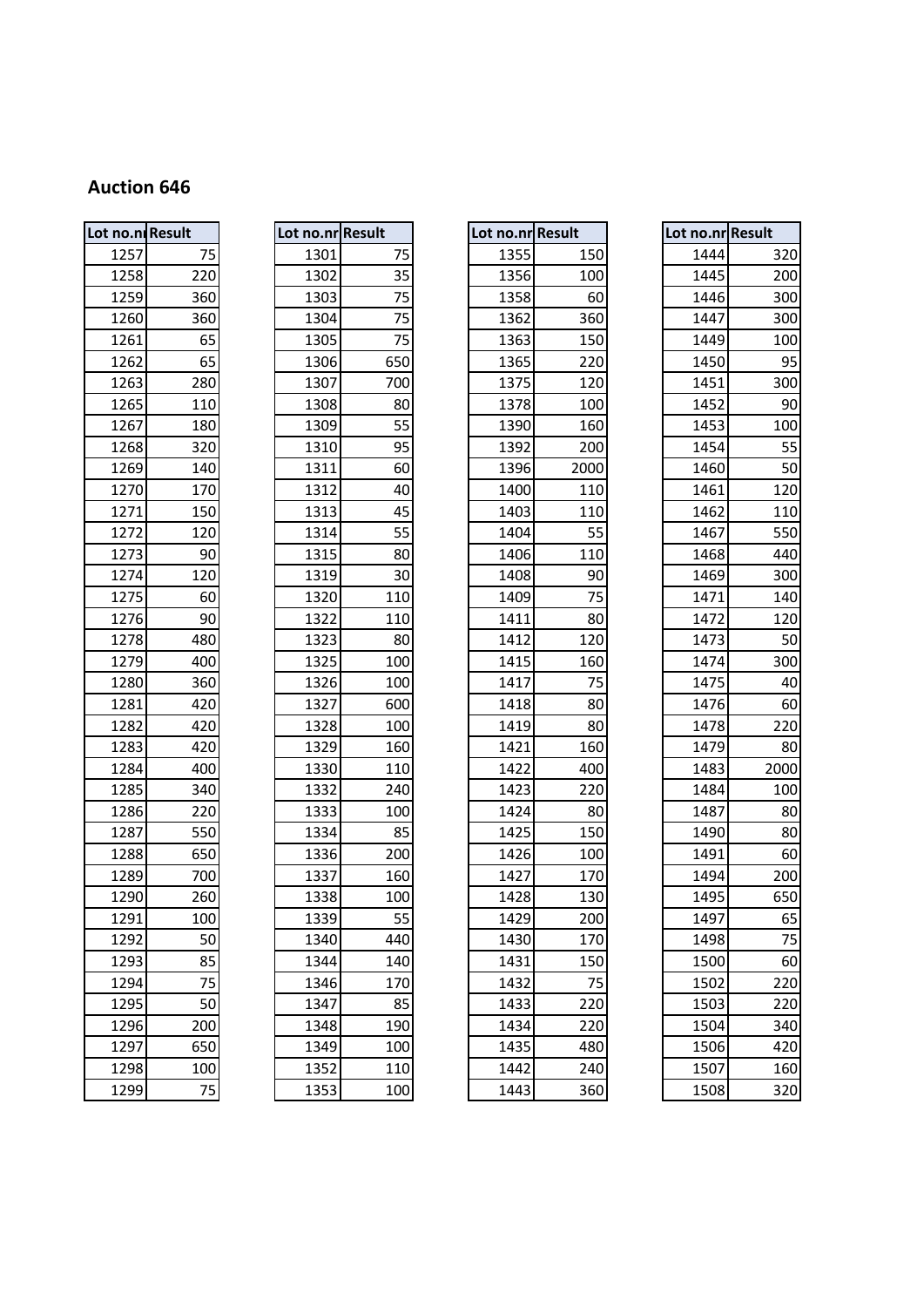| Lot no.ni Result |      |  |  |  |  |
|------------------|------|--|--|--|--|
|                  |      |  |  |  |  |
| 1512             | 80   |  |  |  |  |
| 1513             | 130  |  |  |  |  |
| 1515             | 420  |  |  |  |  |
| 1517             | 110  |  |  |  |  |
| 1519             | 75   |  |  |  |  |
| 1523             | 50   |  |  |  |  |
| 1524             | 80   |  |  |  |  |
| 1529             | 400  |  |  |  |  |
| 1530             | 200  |  |  |  |  |
| 1531             | 180  |  |  |  |  |
| 1532             | 130  |  |  |  |  |
| 1533             | 220  |  |  |  |  |
| 1534             | 140  |  |  |  |  |
| 1535             | 50   |  |  |  |  |
| 1536             | 75   |  |  |  |  |
| 1538             | 80   |  |  |  |  |
| 1539             | 160  |  |  |  |  |
| 1540             | 150  |  |  |  |  |
| 1541             | 55   |  |  |  |  |
| 1542             | 50   |  |  |  |  |
| 1543             | 25   |  |  |  |  |
| 1544             | 50   |  |  |  |  |
| 1546             | 55   |  |  |  |  |
| 1547             | 50   |  |  |  |  |
| 1548             | 110  |  |  |  |  |
| 1549             | 150  |  |  |  |  |
| 1550             | 150  |  |  |  |  |
| 1551             | 120  |  |  |  |  |
| 1552             | 120  |  |  |  |  |
| 1553             | 160  |  |  |  |  |
| 1554             | 180  |  |  |  |  |
| 1555             | 110  |  |  |  |  |
| 1556             | 130  |  |  |  |  |
| 1557             | 130  |  |  |  |  |
| 1559             | 120  |  |  |  |  |
| 1560             | 130  |  |  |  |  |
| 1561             | 35   |  |  |  |  |
| 1562             | 800  |  |  |  |  |
| 1565             | 1000 |  |  |  |  |
| 1566             | 220  |  |  |  |  |

|      | Lot no.nr Result |
|------|------------------|
| 1567 | 75               |
| 1568 | 120              |
| 1569 | 100              |
| 1571 | 80               |
| 1572 | 260              |
| 1573 | 220              |
| 1575 | 220              |
| 1576 | 650              |
| 1577 | 140              |
| 1578 | 110              |
| 1579 | 320              |
| 1580 | 110              |
| 1582 | 220              |
| 1583 | 50               |
| 1584 | 120              |
| 1586 | 100              |
| 1587 | 340              |
| 1588 | 100              |
| 1589 | 30               |
| 1591 | 130              |
| 1592 | 40               |
| 1593 | 90               |
| 1595 | 120              |
| 1596 | 130              |
| 1597 | 100              |
| 1598 | 160              |
| 1599 | 240              |
| 1602 | 380              |
| 1603 | 280              |
| 1604 | 260              |
| 1605 | 320              |
| 1606 | 95               |
| 1607 | 440              |
| 1608 | 440              |
| 1609 | 700              |
| 1610 | 500              |
| 1611 | 420              |
| 1612 | 110              |
| 1615 | 100              |
| 1C1  | $\overline{c}$   |

| Lot no.ni Result |      | Lot no.nr Result |     | Lot no.nr Result |      | Lot no.nr Result |      |
|------------------|------|------------------|-----|------------------|------|------------------|------|
| 1512             | 80   | 1567             | 75  | 1617             | 240  | 1684             | 100  |
| 1513             | 130  | 1568             | 120 | 1618             | 120  | 1686             | 120  |
| 1515             | 420  | 1569             | 100 | 1623             | 110  | 1687             | 170  |
| 1517             | 110  | 1571             | 80  | 1624             | 650  | 1689             | 100  |
| 1519             | 75   | 1572             | 260 | 1625             | 35   | 1691             | 75   |
| 1523             | 50   | 1573             | 220 | 1626             | 160  | 1693             | 160  |
| 1524             | 80   | 1575             | 220 | 1627             | 160  | 1694             | 180  |
| 1529             | 400  | 1576             | 650 | 1628             | 600  | 1695             | 240  |
| 1530             | 200  | 1577             | 140 | 1630             | 200  | 1698             | 100  |
| 1531             | 180  | 1578             | 110 | 1631             | 150  | 1701             | 80   |
| 1532             | 130  | 1579             | 320 | 1634             | 100  | 1702             | 160  |
| 1533             | 220  | 1580             | 110 | 1635             | 240  | 1704             | 220  |
| 1534             | 140  | 1582             | 220 | 1636             | 150  | 1707             | 200  |
| 1535             | 50   | 1583             | 50  | 1637             | 600  | 1713             | 400  |
| 1536             | 75   | 1584             | 120 | 1638             | 850  | 1715             | 50   |
| 1538             | 80   | 1586             | 100 | 1640             | 75   | 1716             | 180  |
| 1539             | 160  | 1587             | 340 | 1642             | 75   | 1719             | 200  |
| 1540             | 150  | 1588             | 100 | 1643             | 200  | 1723             | 180  |
| 1541             | 55   | 1589             | 30  | 1645             | 260  | 1724             | 1600 |
| 1542             | 50   | 1591             | 130 | 1649             | 600  | 1725             | 2400 |
| 1543             | 25   | 1592             | 40  | 1650             | 750  | 1726             | 120  |
| 1544             | 50   | 1593             | 90  | 1651             | 1600 | 1727             | 1200 |
| 1546             | 55   | 1595             | 120 | 1652             | 200  | 1728             | 110  |
| 1547             | 50   | 1596             | 130 | 1653             | 100  | 1729             | 100  |
| 1548             | 110  | 1597             | 100 | 1654             | 800  | 1730             | 80   |
| 1549             | 150  | 1598             | 160 | 1656             | 200  | 1731             | 80   |
| 1550             | 150  | 1599             | 240 | 1657             | 300  | 1732             | 220  |
| 1551             | 120  | 1602             | 380 | 1658             | 400  | 1733             | 220  |
| 1552             | 120  | 1603             | 280 | 1661             | 1200 | 1734             | 220  |
| 1553             | 160  | 1604             | 260 | 1662             | 100  | 1735             | 120  |
| 1554             | 180  | 1605             | 320 | 1664             | 150  | 1736             | 95   |
| 1555             | 110  | 1606             | 95  | 1665             | 3400 | 1737             | 95   |
| 1556             | 130  | 1607             | 440 | 1666             | 2400 | 1738             | 500  |
| 1557             | 130  | 1608             | 440 | 1667             | 120  | 1739             | 75   |
| 1559             | 120  | 1609             | 700 | 1669             | 440  | 1740             | 130  |
| 1560             | 130  | 1610             | 500 | 1675             | 80   | 1741             | 150  |
| 1561             | 35   | 1611             | 420 | 1677             | 260  | 1742             | 130  |
| 1562             | 800  | 1612             | 110 | 1678             | 120  | 1743             | 130  |
| 1565             | 1000 | 1615             | 100 | 1679             | 220  | 1744             | 130  |
| 1566             | 220  | 1616             | 60  | 1683             | 50   | 1745             | 500  |

|      | no.ni Result | Lot no.nr Result |     | Lot no.nr Result |      |      | Lot no.nr Result |
|------|--------------|------------------|-----|------------------|------|------|------------------|
| 1512 | 80           | 1567             | 75  | 1617             | 240  | 1684 | 100              |
| 1513 | 130          | 1568             | 120 | 1618             | 120  | 1686 | 120              |
| 1515 | 420          | 1569             | 100 | 1623             | 110  | 1687 | 170              |
| 1517 | 110          | 1571             | 80  | 1624             | 650  | 1689 | 100              |
| 1519 | 75           | 1572             | 260 | 1625             | 35   | 1691 | 75               |
| 1523 | 50           | 1573             | 220 | 1626             | 160  | 1693 | 160              |
| 1524 | 80           | 1575             | 220 | 1627             | 160  | 1694 | 180              |
| 1529 | 400          | 1576             | 650 | 1628             | 600  | 1695 | 240              |
| 1530 | 200          | 1577             | 140 | 1630             | 200  | 1698 | 100              |
| 1531 | 180          | 1578             | 110 | 1631             | 150  | 1701 | 80               |
| 1532 | 130          | 1579             | 320 | 1634             | 100  | 1702 | 160              |
| 1533 | 220          | 1580             | 110 | 1635             | 240  | 1704 | 220              |
| 1534 | 140          | 1582             | 220 | 1636             | 150  | 1707 | 200              |
| 1535 | 50           | 1583             | 50  | 1637             | 600  | 1713 | 400              |
| 1536 | 75           | 1584             | 120 | 1638             | 850  | 1715 | 50               |
| 1538 | 80           | 1586             | 100 | 1640             | 75   | 1716 | 180              |
| 1539 | 160          | 1587             | 340 | 1642             | 75   | 1719 | 200              |
| 1540 | 150          | 1588             | 100 | 1643             | 200  | 1723 | 180              |
| 1541 | 55           | 1589             | 30  | 1645             | 260  | 1724 | 1600             |
| 1542 | 50           | 1591             | 130 | 1649             | 600  | 1725 | 2400             |
| 1543 | 25           | 1592             | 40  | 1650             | 750  | 1726 | 120              |
| 1544 | 50           | 1593             | 90  | 1651             | 1600 | 1727 | 1200             |
| 1546 | 55           | 1595             | 120 | 1652             | 200  | 1728 | 110              |
| 1547 | 50           | 1596             | 130 | 1653             | 100  | 1729 | 100              |
| 1548 | 110          | 1597             | 100 | 1654             | 800  | 1730 | 80               |
| 1549 | 150          | 1598             | 160 | 1656             | 200  | 1731 | 80               |
| 1550 | 150          | 1599             | 240 | 1657             | 300  | 1732 | 220              |
| 1551 | 120          | 1602             | 380 | 1658             | 400  | 1733 | 220              |
| 1552 | 120          | 1603             | 280 | 1661             | 1200 | 1734 | 220              |
| 1553 | 160          | 1604             | 260 | 1662             | 100  | 1735 | 120              |
| 1554 | 180          | 1605             | 320 | 1664             | 150  | 1736 | 95               |
| 1555 | 110          | 1606             | 95  | 1665             | 3400 | 1737 | 95               |
| 1556 | 130          | 1607             | 440 | 1666             | 2400 | 1738 | 500              |
| 1557 | 130          | 1608             | 440 | 1667             | 120  | 1739 | 75               |
| 1559 | 120          | 1609             | 700 | 1669             | 440  | 1740 | 130              |
| 1560 | 130          | 1610             | 500 | 1675             | 80   | 1741 | 150              |
| 1561 | 35           | 1611             | 420 | 1677             | 260  | 1742 | 130              |
| 1562 | 800          | 1612             | 110 | 1678             | 120  | 1743 | 130              |
| 1565 | 1000         | 1615             | 100 | 1679             | 220  | 1744 | 130              |
| 1566 | 220          | 1616             | 60  | 1683             | 50   | 1745 | 500              |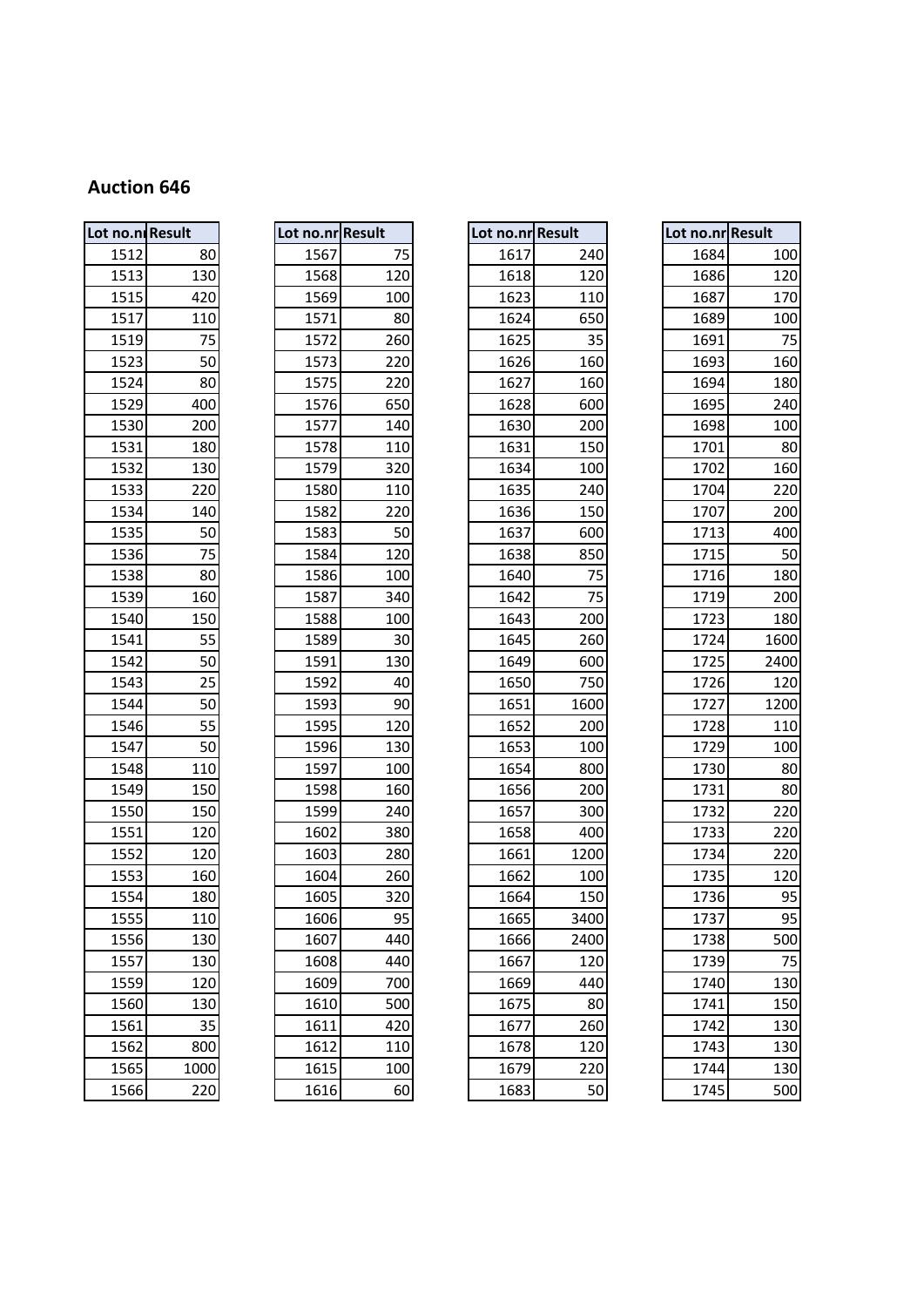| Lot no.nl Result |      |
|------------------|------|
| 1746             | 90   |
| 1747             | 80   |
| 1748             | 160  |
| 1752             | 85   |
| 1753             | 300  |
| 1754             | 75   |
| 1757             | 300  |
| 1758             | 550  |
| 1759             | 340  |
| 1760             | 300  |
| 1761             | 1400 |
| 1762             | 2000 |
| 1763             | 1600 |
| 1764             | 1400 |
| 1765             | 2600 |
| 1766             | 95   |
| 1767             | 1400 |
| 1768             | 420  |
| 1769             | 300  |
| 1770             | 170  |
| 1771             | 340  |
| 1772             | 360  |
| 1773             | 1200 |
| 1774             | 160  |
| 1775             | 600  |
| 1776             | 400  |
| 1777             | 75   |
| 1778             | 170  |
| 1779             | 75   |
| 1780             | 25   |
| 1781             | 50   |
| 1782             | 75   |
| 1783             | 150  |
| 1785             | 140  |
| 1786             | 360  |
| 1789             | 75   |
| 1790             | 150  |
| 1793             | 240  |
| 1794             | 100  |
| 1795             | 120  |

| Lot no.n. Result |      | Lot no.nr Result |      | Lot no.nr Result |      | Lot no.nr Result |      |
|------------------|------|------------------|------|------------------|------|------------------|------|
| 1746             | 90   | 1796             | 280  | 1840             | 1900 | 1886             | 240  |
| 1747             | 80   | 1800             | 150  | 1841             | 900  | 1887             | 100  |
| 1748             | 160  | 1801             | 800  | 1842             | 340  | 1888             | 1800 |
| 1752             | 85   | 1802             | 700  | 1843             | 500  | 1890             | 100  |
| 1753             | 300  | 1803             | 110  | 1844             | 400  | 1891             | 340  |
| 1754             | 75   | 1804             | 700  | 1845             | 600  | 1892             | 420  |
| 1757             | 300  | 1805             | 460  | 1846             | 4200 | 1893             | 320  |
| 1758             | 550  | 1806             | 400  | 1847             | 100  | 1894             | 4400 |
| 1759             | 340  | 1807             | 140  | 1848             | 240  | 1895             | 900  |
| 1760             | 300  | 1808             | 200  | 1850             | 300  | 1896             | 500  |
| 1761             | 1400 | 1809             | 190  | 1852             | 240  | 1897             | 260  |
| 1762             | 2000 | 1810             | 200  | 1853             | 300  | 1898             | 200  |
| 1763             | 1600 | 1811             | 650  | 1854             | 340  | 1899             | 480  |
| 1764             | 1400 | 1812             | 460  | 1855             | 1100 | 1900             | 150  |
| 1765             | 2600 | 1813             | 420  | 1856             | 200  | 1901             | 750  |
| 1766             | 95   | 1814             | 550  | 1857             | 1100 | 1902             | 600  |
| 1767             | 1400 | 1815             | 75   | 1858             | 1200 | 1903             | 550  |
| 1768             | 420  | 1816             | 320  | 1859             | 240  | 1904             | 1400 |
| 1769             | 300  | 1817             | 240  | 1860             | 130  | 1905             | 240  |
| 1770             | 170  | 1818             | 45   | 1861             | 360  | 1906             | 360  |
| 1771             | 340  | 1819             | 240  | 1862             | 600  | 1907             | 800  |
| 1772             | 360  | 1821             | 400  | 1863             | 950  | 1910             | 1100 |
| 1773             | 1200 | 1822             | 200  | 1864             | 280  | 1911             | 1600 |
| 1774             | 160  | 1823             | 1200 | 1866             | 300  | 1912             | 100  |
| 1775             | 600  | 1824             | 320  | 1867             | 200  | 1913             | 1200 |
| 1776             | 400  | 1825             | 2200 | 1868             | 260  | 1914             | 75   |
| 1777             | 75   | 1826             | 850  | 1869             | 220  | 1916             | 320  |
| 1778             | 170  | 1827             | 140  | 1870             | 500  | 1918             | 850  |
| 1779             | 75   | 1828             | 2000 | 1871             | 1700 | 1919             | 240  |
| 1780             | 25   | 1829             | 460  | 1873             | 650  | 1920             | 460  |
| 1781             | 50   | 1830             | 360  | 1874             | 300  | 1921             | 1300 |
| 1782             | 75   | 1831             | 220  | 1876             | 360  | 1922             | 460  |
| 1783             | 150  | 1832             | 1200 | 1877             | 260  | 1923             | 800  |
| 1785             | 140  | 1833             | 500  | 1878             | 260  | 1924             | 550  |
| 1786             | 360  | 1834             | 120  | 1879             | 170  | 1925             | 700  |
| 1789             | 75   | 1835             | 650  | 1880             | 300  | 1926             | 460  |
| 1790             | 150  | 1836             | 650  | 1881             | 240  | 1927             | 440  |
| 1793             | 240  | 1837             | 320  | 1882             | 650  | 1928             | 500  |
| 1794             | 100  | 1838             | 420  | 1883             | 5000 | 1929             | 480  |
| 4705             | 120  | 1020             |      | 1001             | 1200 | 1020             | CD   |

| ot no.nr Result |                 |
|-----------------|-----------------|
| 1840            | 1900            |
| 1841            | 900             |
| 1842            | 340             |
| 1843            | 500             |
| 1844            | 400             |
| 1845            | 600             |
| 1846            | 4200            |
| 1847            | 100             |
| 1848            | 240             |
| 1850            | 300             |
| 1852            | 240             |
| 1853            | 300             |
| 1854            | 340             |
| 1855            | 1100            |
| 1856            | 200             |
| 1857            | 1100            |
| 1858            | 1200            |
| 1859            | 240             |
| 1860            | 130             |
| 1861            | 360             |
| 1862            | 600             |
| 1863            | 950             |
| 1864            | 280             |
| 1866            | 300             |
| 1867            | 200             |
| 1868            | 260             |
| 1869            | 220             |
| 1870            | 500             |
| 1871            | 1700            |
| 1873            | 650             |
| 1874            | 300             |
| 1876            | $\frac{360}{2}$ |
| 1877            | 260             |
| 1878            | 260             |
| 1879            | 170             |
| 1880            | 300             |
| 1881            | 240             |
| 1882            | 650             |
| 1883            | 5000            |
| 1884            | 1300            |

|      | no.ni Result | Lot no.nr Result |      | Lot no.nr Result |      | Lot no.nr Result |      |
|------|--------------|------------------|------|------------------|------|------------------|------|
| 1746 | 90           | 1796             | 280  | 1840             | 1900 | 1886             | 240  |
| 1747 | 80           | 1800             | 150  | 1841             | 900  | 1887             | 100  |
| 1748 | 160          | 1801             | 800  | 1842             | 340  | 1888             | 1800 |
| 1752 | 85           | 1802             | 700  | 1843             | 500  | 1890             | 100  |
| 1753 | 300          | 1803             | 110  | 1844             | 400  | 1891             | 340  |
| 1754 | 75           | 1804             | 700  | 1845             | 600  | 1892             | 420  |
| 1757 | 300          | 1805             | 460  | 1846             | 4200 | 1893             | 320  |
| 1758 | 550          | 1806             | 400  | 1847             | 100  | 1894             | 4400 |
| 1759 | 340          | 1807             | 140  | 1848             | 240  | 1895             | 900  |
| 1760 | 300          | 1808             | 200  | 1850             | 300  | 1896             | 500  |
| 1761 | 1400         | 1809             | 190  | 1852             | 240  | 1897             | 260  |
| 1762 | 2000         | 1810             | 200  | 1853             | 300  | 1898             | 200  |
| 1763 | 1600         | 1811             | 650  | 1854             | 340  | 1899             | 480  |
| 1764 | 1400         | 1812             | 460  | 1855             | 1100 | 1900             | 150  |
| 1765 | 2600         | 1813             | 420  | 1856             | 200  | 1901             | 750  |
| 1766 | 95           | 1814             | 550  | 1857             | 1100 | 1902             | 600  |
| 1767 | 1400         | 1815             | 75   | 1858             | 1200 | 1903             | 550  |
| 1768 | 420          | 1816             | 320  | 1859             | 240  | 1904             | 1400 |
| 1769 | 300          | 1817             | 240  | 1860             | 130  | 1905             | 240  |
| 1770 | 170          | 1818             | 45   | 1861             | 360  | 1906             | 360  |
| 1771 | 340          | 1819             | 240  | 1862             | 600  | 1907             | 800  |
| 1772 | 360          | 1821             | 400  | 1863             | 950  | 1910             | 1100 |
| 1773 | 1200         | 1822             | 200  | 1864             | 280  | 1911             | 1600 |
| 1774 | 160          | 1823             | 1200 | 1866             | 300  | 1912             | 100  |
| 1775 | 600          | 1824             | 320  | 1867             | 200  | 1913             | 1200 |
| 1776 | 400          | 1825             | 2200 | 1868             | 260  | 1914             | 75   |
| 1777 | 75           | 1826             | 850  | 1869             | 220  | 1916             | 320  |
| 1778 | 170          | 1827             | 140  | 1870             | 500  | 1918             | 850  |
| 1779 | 75           | 1828             | 2000 | 1871             | 1700 | 1919             | 240  |
| 1780 | 25           | 1829             | 460  | 1873             | 650  | 1920             | 460  |
| 1781 | 50           | 1830             | 360  | 1874             | 300  | 1921             | 1300 |
| 1782 | 75           | 1831             | 220  | 1876             | 360  | 1922             | 460  |
| 1783 | 150          | 1832             | 1200 | 1877             | 260  | 1923             | 800  |
| 1785 | 140          | 1833             | 500  | 1878             | 260  | 1924             | 550  |
| 1786 | 360          | 1834             | 120  | 1879             | 170  | 1925             | 700  |
| 1789 | 75           | 1835             | 650  | 1880             | 300  | 1926             | 460  |
| 1790 | 150          | 1836             | 650  | 1881             | 240  | 1927             | 440  |
| 1793 | 240          | 1837             | 320  | 1882             | 650  | 1928             | 500  |
| 1794 | 100          | 1838             | 420  | 1883             | 5000 | 1929             | 480  |
| 1795 | 120          | 1839             | 110  | 1884             | 1300 | 1930             | 650  |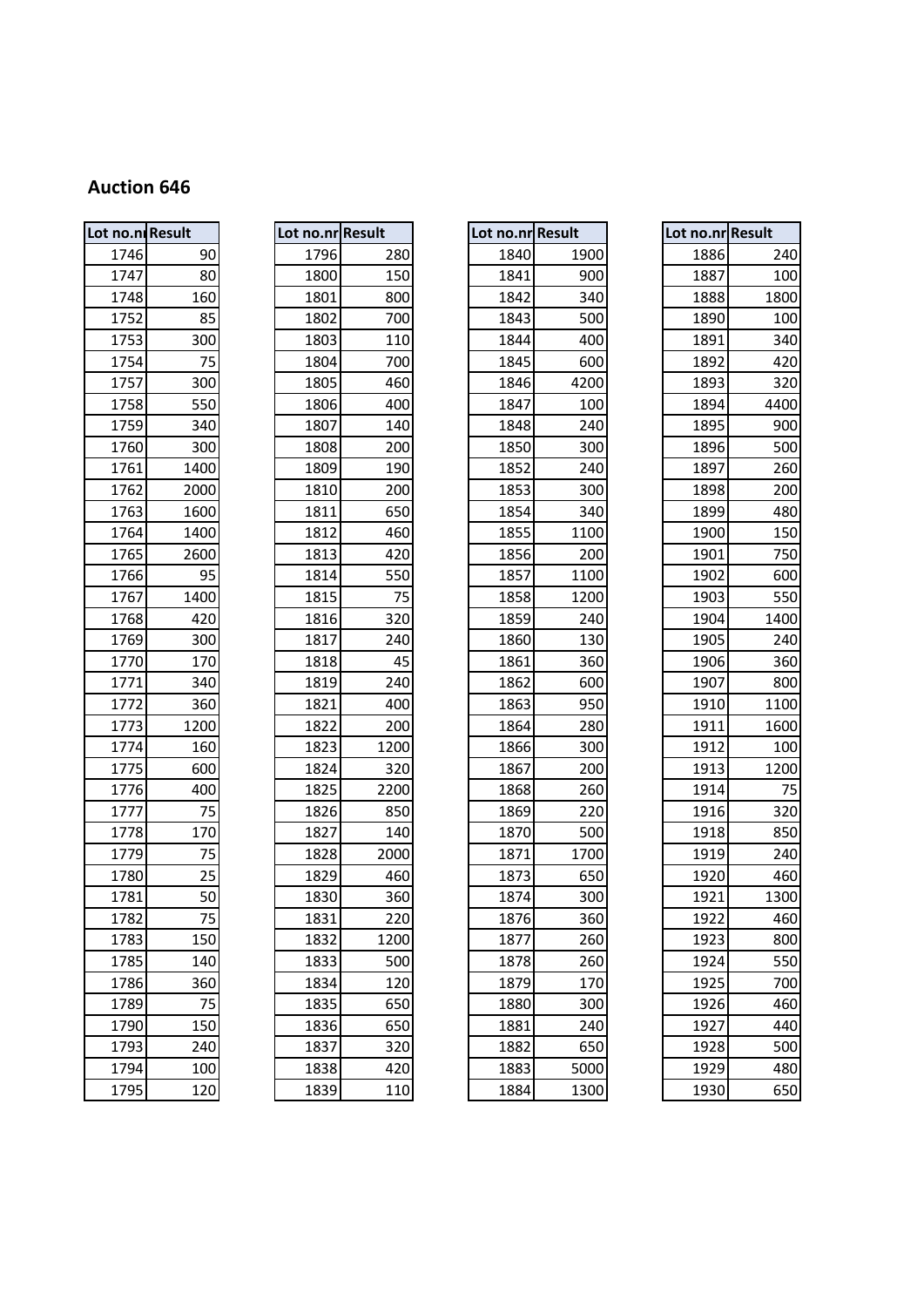| Lot no.ni Result |      |
|------------------|------|
| 1931             | 220  |
| 1932             | 550  |
| 1933             | 380  |
| 1934             | 2000 |
| 1935             | 200  |
| 1936             | 50   |
| 1937             | 1100 |
| 1938             | 1000 |
| 1939             | 150  |
| 1940             | 3400 |
| 1941             | 950  |
| 1942             | 1200 |
| 1943             | 550  |
| 1944             | 600  |
| 1945             | 650  |
| 1947             | 300  |
| 1948             | 3200 |
| 1949             | 460  |
| 1950             | 600  |
| 1951             | 650  |
| 1952             | 180  |
| 1953             | 380  |
| 1954             | 3400 |
| 1955             | 3400 |
| 1956             | 100  |
| 1957             | 2800 |
| 1958             | 160  |
| 1959             | 1600 |
| 1960             | 360  |
| 1961             | 2600 |
| 1962             | 400  |
| 1963             | 380  |
| 1964             | 1300 |
| 1965             | 340  |
| 1966             | 3600 |
| 1967             | 170  |
| 1968             | 2200 |
| 1969             | 500  |
| 1970             | 1700 |
| 1971             | 900  |

| Lot no.n.Result       |                 | Lot no.nr Result                 |                  | Lot no.nr Result |        | Lot no.nr Result |      |
|-----------------------|-----------------|----------------------------------|------------------|------------------|--------|------------------|------|
| 1931                  | 220             | 1972                             | 320              | 2020             | 320    | 2063             | 240  |
| 1932                  | 550             | 1973                             | 1600             | 2021             | 700    | 2064             | 650  |
| 1933                  | 380             | 1974                             | 280              | 2022             | 750    | 2065             | 650  |
| 1934                  | 2000            | 1975                             | 2200             | 2023             | 850    | 2066             | 700  |
| 1935                  | 200             | 1976                             | 3400             | 2024             | 550    | 2067             | 340  |
| 1936                  | 50              | 1977                             | 900              | 2025             | 380    | 2068             | 200  |
| 1937                  | 1100            | 1978                             | 1600             | 2026             | 220    | 2069             | 180  |
| 1938                  | 1000            | 1979                             | 480              | 2027             | 650    | 2070             | 260  |
| 1939                  | 150             | 1980                             | 650              | 2028             | 280    | 2071             | 75   |
| 1940                  | 3400            | 1981                             | 1800             | 2030             | 850    | 2072             | 380  |
| 1941                  | 950             | 1982                             | 750              | 2031             | 1700   | 2073             | 1500 |
| 1942                  | 1200            | 1983                             | 650              | 2032             | 240    | 2074             | 1200 |
| 1943                  | 550             | 1984                             | 1300             | 2033             | 1600   | 2075             | 600  |
| 1944                  | 600             | 1985                             | 500              | 2034             | 160    | 2076             | 220  |
| 1945                  | 650             | 1986                             | 190              | 2035             | 650    | 2077             | 240  |
| 1947                  | 300             | 1987                             | 400              | 2036             | 2600   | 2078             | 400  |
| 1948                  | 3200            | 1988                             | 850              | 2037             | 320    | 2079             | 320  |
| 1949                  | 460             | 1989                             | 460              | 2039             | 100    | 2080             | 260  |
| 1950                  | 600             | 1990                             | 850              | 2040             | 500    | 2081             | 800  |
| 1951                  | 650             | 1991                             | 130              | 2041             | 150    | 2082             | 360  |
| 1952                  | 180             | 1992                             | 280              | 2042             | 100    | 2083             | 380  |
| 1953                  | 380             | 1995                             | 1300             | 2043             | 700    | 2084             | 800  |
| 1954                  | 3400            | 1997                             | 240              | 2044             | 300    | 2085             | 4200 |
| 1955                  | 3400            | 1998                             | 2800             | 2045             | 1100   | 2086             | 300  |
| 1956                  | 100             | 1999                             | 400              | 2046             | 9000   | 2087             | 440  |
| 1957                  | 2800            | 2001                             | 200              | 2047             | 900    | 2088             | 420  |
| 1958                  | 160             | 2002                             | 85               | 2048             | 950    | 2089             | 160  |
| 1959                  | 1600            | 2003                             | 200              | 2049             | 1100   | 2090             | 700  |
| 1960                  | 360             | 2005                             | 160              | 2050             | 1200   | 2091             | 1100 |
| 1961                  | 2600            | 2006                             | 110              | 2051             | 1100   | 2092             | 1200 |
| 1962                  | 400             | 2007                             | 460              | 2052             | 3600   | 2093             | 850  |
| 1963                  | 380             | 2008                             | 160              | 2053             | 800    | 2094             | 800  |
| 1964                  | 1300            | 2009                             | 300              | 2054             | 850    | 2095             | 1600 |
| 1965                  | 340             | 2011                             | 1100             | 2055             | 1400   | 2096             | 440  |
| 1966                  | 3600            | 2013                             | 750              | 2056             | 750    | 2098             | 500  |
| 1967                  | 170             | 2014                             | 280              | 2057             | 130    | 2099             | 550  |
| 1968                  | 2200            | 2015                             | 220              | 2058             | 150    | 2100             | 800  |
| 1969                  | 500             | 2016                             | 600              | 2059             | 300    | 2101             | 1900 |
| 1970<br>$\frac{1}{2}$ | 1700            | 2018<br>$\overline{\phantom{a}}$ | 75               | 2060             | 180    | 2102             | 1200 |
|                       | 00 <sub>0</sub> |                                  | $\overline{110}$ | $2001$           | $2000$ | 2402             | 1200 |

| ot no.nr Result |            |
|-----------------|------------|
| 2020            | 320        |
| 2021            | 700        |
| 2022            | 750        |
|                 | 850        |
| 2023            |            |
| 2024            | 550<br>380 |
| 2025            |            |
| 2026            | 220        |
| 2027            | 650        |
| 2028            | 280        |
| 2030            | 850        |
| 2031            | 1700       |
| 2032            | 240        |
| 2033            | 1600       |
| 2034            | 160        |
| 2035            | 650        |
| 2036            | 2600       |
| 2037            | 320        |
| 2039            | 100        |
| 2040            | 500        |
| 2041            | 150        |
| 2042            | 100        |
| 2043            | 700        |
| 2044            | 300        |
| 2045            | 1100       |
| 2046            | 9000       |
| 2047            | 900        |
| 2048            | 950        |
| 2049            | 1100       |
| 2050            | 1200       |
| 2051            | 1100       |
| 2052            | 3600       |
| 2053            | 800        |
| 2054            | 850        |
| 2055            | 1400       |
| 2056            | 750        |
| 2057            | 130        |
| 2058            | 150        |
| 2059            | 300        |
| 2060            | 180        |
| 2061            | 3800       |

|      | no.ni Result | Lot no.nr Result |      | Lot no.nr Result |      | Lot no.nr Result |      |
|------|--------------|------------------|------|------------------|------|------------------|------|
| 1931 | 220          | 1972             | 320  | 2020             | 320  | 2063             | 240  |
| 1932 | 550          | 1973             | 1600 | 2021             | 700  | 2064             | 650  |
| 1933 | 380          | 1974             | 280  | 2022             | 750  | 2065             | 650  |
| 1934 | 2000         | 1975             | 2200 | 2023             | 850  | 2066             | 700  |
| 1935 | 200          | 1976             | 3400 | 2024             | 550  | 2067             | 340  |
| 1936 | 50           | 1977             | 900  | 2025             | 380  | 2068             | 200  |
| 1937 | 1100         | 1978             | 1600 | 2026             | 220  | 2069             | 180  |
| 1938 | 1000         | 1979             | 480  | 2027             | 650  | 2070             | 260  |
| 1939 | 150          | 1980             | 650  | 2028             | 280  | 2071             | 75   |
| 1940 | 3400         | 1981             | 1800 | 2030             | 850  | 2072             | 380  |
| 1941 | 950          | 1982             | 750  | 2031             | 1700 | 2073             | 1500 |
| 1942 | 1200         | 1983             | 650  | 2032             | 240  | 2074             | 1200 |
| 1943 | 550          | 1984             | 1300 | 2033             | 1600 | 2075             | 600  |
| 1944 | 600          | 1985             | 500  | 2034             | 160  | 2076             | 220  |
| 1945 | 650          | 1986             | 190  | 2035             | 650  | 2077             | 240  |
| 1947 | 300          | 1987             | 400  | 2036             | 2600 | 2078             | 400  |
| 1948 | 3200         | 1988             | 850  | 2037             | 320  | 2079             | 320  |
| 1949 | 460          | 1989             | 460  | 2039             | 100  | 2080             | 260  |
| 1950 | 600          | 1990             | 850  | 2040             | 500  | 2081             | 800  |
| 1951 | 650          | 1991             | 130  | 2041             | 150  | 2082             | 360  |
| 1952 | 180          | 1992             | 280  | 2042             | 100  | 2083             | 380  |
| 1953 | 380          | 1995             | 1300 | 2043             | 700  | 2084             | 800  |
| 1954 | 3400         | 1997             | 240  | 2044             | 300  | 2085             | 4200 |
| 1955 | 3400         | 1998             | 2800 | 2045             | 1100 | 2086             | 300  |
| 1956 | 100          | 1999             | 400  | 2046             | 9000 | 2087             | 440  |
| 1957 | 2800         | 2001             | 200  | 2047             | 900  | 2088             | 420  |
| 1958 | 160          | 2002             | 85   | 2048             | 950  | 2089             | 160  |
| 1959 | 1600         | 2003             | 200  | 2049             | 1100 | 2090             | 700  |
| 1960 | 360          | 2005             | 160  | 2050             | 1200 | 2091             | 1100 |
| 1961 | 2600         | 2006             | 110  | 2051             | 1100 | 2092             | 1200 |
| 1962 | 400          | 2007             | 460  | 2052             | 3600 | 2093             | 850  |
| 1963 | 380          | 2008             | 160  | 2053             | 800  | 2094             | 800  |
| 1964 | 1300         | 2009             | 300  | 2054             | 850  | 2095             | 1600 |
| 1965 | 340          | 2011             | 1100 | 2055             | 1400 | 2096             | 440  |
| 1966 | 3600         | 2013             | 750  | 2056             | 750  | 2098             | 500  |
| 1967 | 170          | 2014             | 280  | 2057             | 130  | 2099             | 550  |
| 1968 | 2200         | 2015             | 220  | 2058             | 150  | 2100             | 800  |
| 1969 | 500          | 2016             | 600  | 2059             | 300  | 2101             | 1900 |
| 1970 | 1700         | 2018             | 75   | 2060             | 180  | 2102             | 1200 |
| 1971 | 900          | 2019             | 440  | 2061             | 3800 | 2103             | 1300 |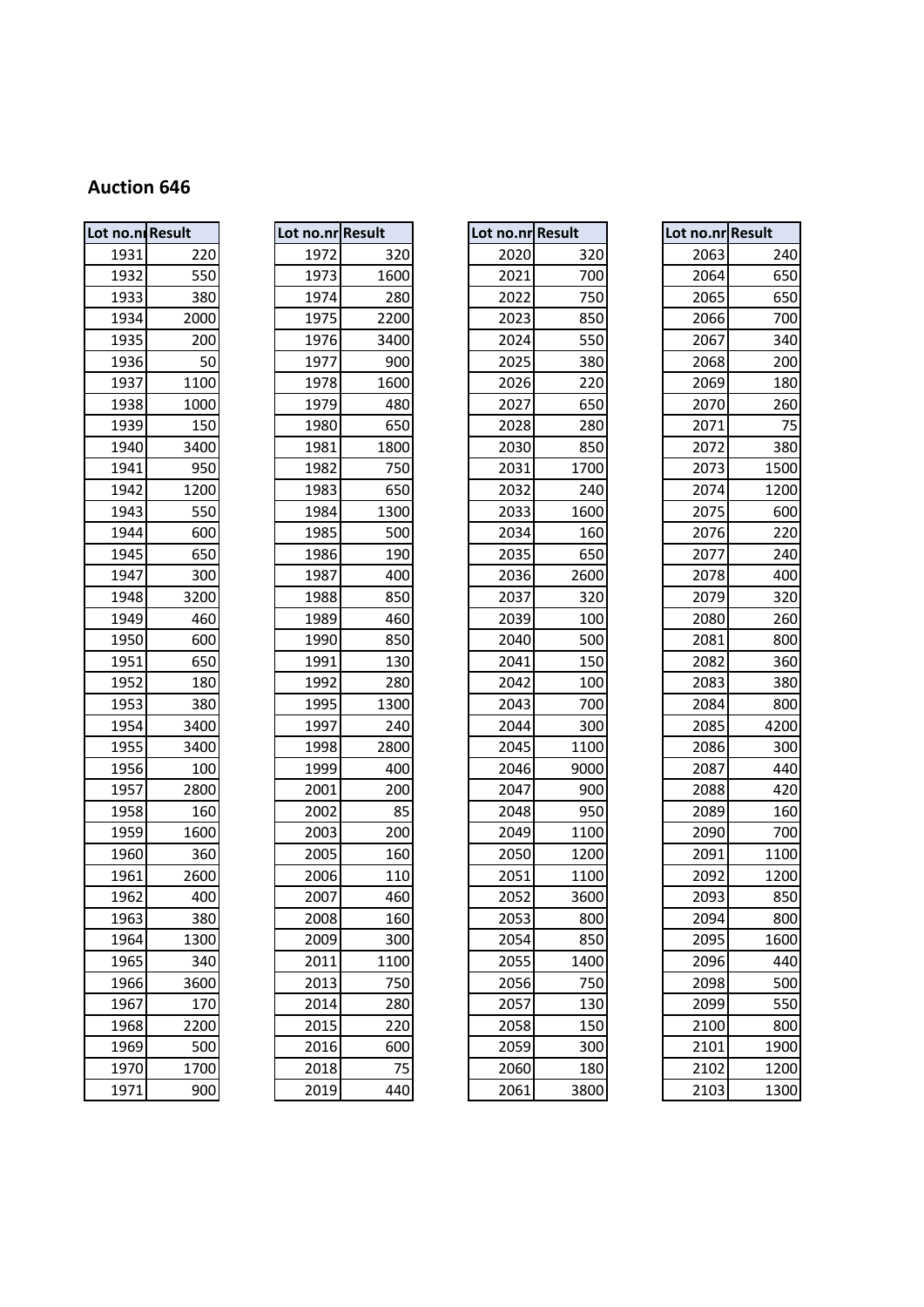| Lot no.ni Result |      |
|------------------|------|
| 2104             | 2400 |
| 2105             | 3600 |
| 2107             | 460  |
| 2108             | 550  |
| 2109             | 650  |
| 2110             | 1400 |
| 2111             | 440  |
| 2112             | 360  |
| 2113             | 1300 |
| 2114             | 320  |
| 2115             | 1300 |
| 2116             | 3000 |
| 2117             | 650  |
| 2118             | 1100 |
| 2119             | 1400 |
| 2120             | 800  |
| 2121             | 1100 |
| 2122             | 150  |
| 2123             | 750  |
| 2124             | 950  |
| 2125             | 460  |
| 2126             | 3200 |
| 2127             | 500  |
| 2128             | 200  |
| 2129             | 440  |
| 2131             | 440  |
| 2132             | 300  |
| 2133             | 240  |
| 2134             | 260  |
| 2135             | 500  |
| 2136             | 140  |
| 2137             | 800  |
| 2138             | 1000 |
| 2139             | 320  |
| 2140             | 2800 |
| 2141             | 240  |
| 2142             | 550  |
| 2143             | 4200 |
| 2144             | 240  |
| 2145             | 650  |

| Lot no.ni Result |          | Lot no.nr Result |       | Lot no.nr Result         |      | Lot no.nr Result |      |
|------------------|----------|------------------|-------|--------------------------|------|------------------|------|
| 2104             | 2400     | 2146             | 600   | 2186                     | 260  | 2226             | 550  |
| 2105             | 3600     | 2147             | 440   | 2187                     | 2000 | 2227             | 150  |
| 2107             | 460      | 2148             | 240   | 2188                     | 440  | 2228             | 340  |
| 2108             | 550      | 2149             | 550   | 2189                     | 400  | 2229             | 320  |
| 2109             | 650      | 2150             | 600   | 2190                     | 2600 | 2230             | 400  |
| 2110             | 1400     | 2151             | 280   | 2191                     | 320  | 2231             | 220  |
| 2111             | 440      | 2152             | 1200  | 2192                     | 1600 | 2232             | 320  |
| 2112             | 360      | 2153             | 1600  | 2193                     | 850  | 2233             | 180  |
| 2113             | 1300     | 2154             | 360   | 2194                     | 320  | 2234             | 260  |
| 2114             | 320      | 2155             | 220   | 2195                     | 500  | 2235             | 150  |
| 2115             | 1300     | 2156             | 240   | 2196                     | 1000 | 2236             | 750  |
| 2116             | 3000     | 2157             | 1500  | 2197                     | 160  | 2237             | 100  |
| 2117             | 650      | 2158             | 650   | 2198                     | 300  | 2238             | 75   |
| 2118             | 1100     | 2159             | 460   | 2199                     | 50   | 2239             | 220  |
| 2119             | 1400     | 2160             | 2400  | 2200                     | 2000 | 2240             | 75   |
| 2120             | 800      | 2161             | 1200  | 2201                     | 8500 | 2241             | 220  |
| 2121             | 1100     | 2162             | 300   | 2202                     | 340  | 2242             | 320  |
| 2122             | 150      | 2163             | 1100  | 2203                     | 440  | 2243             | 75   |
| 2123             | 750      | 2164             | 440   | 2204                     | 420  | 2244             | 75   |
| 2124             | 950      | 2165             | 380   | 2205                     | 520  | 2245             | 190  |
| 2125             | 460      | 2166             | 800   | 2206                     | 260  | 2246             | 480  |
| 2126             | 3200     | 2167             | 1200  | 2207                     | 550  | 2247             | 75   |
| 2127             | 500      | 2168             | 1400  | 2208                     | 770  | 2248             | 200  |
| 2128             | 200      | 2169             | 420   | 2209                     | 260  | 2249             | 120  |
| 2129             | 440      | 2170             | 150   | 2210                     | 260  | 2250             | 100  |
| 2131             | 440      | 2171             | 380   | 2211                     | 260  | 2251             | 50   |
| 2132             | 300      | 2172             | 700   | 2212                     | 260  | 2252             | 420  |
| 2133             | 240      | 2173             | 600   | 2213                     | 520  | 2253             | 50   |
| 2134             | 260      | 2174             | 170   | 2214                     | 180  | 2254             | 280  |
| 2135             | 500      | 2175             | 220   | 2215                     | 320  | 2255             | 190  |
| 2136             | 140      | 2176             | 65    | 2216                     | 720  | 2256             | 400  |
| 2137             | 800      | 2177             | 420   | 2217                     | 100  | 2257             | 1700 |
| 2138             | 1000     | 2178             | 750   | 2218                     | 390  | 2258             | 140  |
| 2139             | 320      | 2179             | 2200  | 2219                     | 640  | 2259             | 280  |
| 2140             | 2800     | 2180             | 500   | 2220                     | 130  | 2260             | 320  |
| 2141             | 240      | 2181             | 400   | 2221                     | 260  | 2261             | 200  |
| 2142             | 550      | 2182             | 1500  | 2222                     | 260  | 2262             | 600  |
| 2143             | 4200     | 2183             | 800   | 2223                     | 170  | 2263             | 420  |
| 2144             | 240      | 2184             | 1700  | 2224                     | 220  | 2264             | 360  |
| $\frac{1}{24}$   | $CD = 0$ | $2405$           | 1.000 | $\overline{\phantom{a}}$ | 170  | 220              | 100  |

| ot<br>no.nr | <b>Result</b> |
|-------------|---------------|
| 2186        | 260           |
| 2187        | 2000          |
| 2188        | 440           |
| 2189        | 400           |
| 2190        | 2600          |
| 2191        | 320           |
| 2192        | 1600          |
| 2193        | 850           |
| 2194        | 320           |
| 2195        | 500           |
| 2196        | 1000          |
| 2197        | 160           |
| 2198        | 300           |
| 2199        | 50            |
| 2200        | 2000          |
| 2201        | 8500          |
| 2202        | 340           |
| 2203        | 440           |
| 2204        | 420           |
| 2205        | 520           |
| 2206        | 260           |
| 2207        | 550           |
| 2208        | 770           |
| 2209        | 260           |
| 2210        | 260           |
| 2211        | 260           |
| 2212        | 260           |
| 2213        | 520           |
| 2214        | 180           |
| 2215        | 320           |
| 2216        | 720           |
| 2217        | 100           |
| 2218        | 390           |
| 2219        | 640           |
| 2220        | 130           |
| 221         | 260           |
| 2222        | 260           |
| 2223        | 170           |
| 2224        | 220           |
| 2225        | 170           |

|      | no.ni Result | Lot no.nr Result |      | Lot no.nr Result |      | Lot no.nr Result |      |
|------|--------------|------------------|------|------------------|------|------------------|------|
| 2104 | 2400         | 2146             | 600  | 2186             | 260  | 2226             | 550  |
| 2105 | 3600         | 2147             | 440  | 2187             | 2000 | 2227             | 150  |
| 2107 | 460          | 2148             | 240  | 2188             | 440  | 2228             | 340  |
| 2108 | 550          | 2149             | 550  | 2189             | 400  | 2229             | 320  |
| 2109 | 650          | 2150             | 600  | 2190             | 2600 | 2230             | 400  |
| 2110 | 1400         | 2151             | 280  | 2191             | 320  | 2231             | 220  |
| 2111 | 440          | 2152             | 1200 | 2192             | 1600 | 2232             | 320  |
| 2112 | 360          | 2153             | 1600 | 2193             | 850  | 2233             | 180  |
| 2113 | 1300         | 2154             | 360  | 2194             | 320  | 2234             | 260  |
| 2114 | 320          | 2155             | 220  | 2195             | 500  | 2235             | 150  |
| 2115 | 1300         | 2156             | 240  | 2196             | 1000 | 2236             | 750  |
| 2116 | 3000         | 2157             | 1500 | 2197             | 160  | 2237             | 100  |
| 2117 | 650          | 2158             | 650  | 2198             | 300  | 2238             | 75   |
| 2118 | 1100         | 2159             | 460  | 2199             | 50   | 2239             | 220  |
| 2119 | 1400         | 2160             | 2400 | 2200             | 2000 | 2240             | 75   |
| 2120 | 800          | 2161             | 1200 | 2201             | 8500 | 2241             | 220  |
| 2121 | 1100         | 2162             | 300  | 2202             | 340  | 2242             | 320  |
| 2122 | 150          | 2163             | 1100 | 2203             | 440  | 2243             | 75   |
| 2123 | 750          | 2164             | 440  | 2204             | 420  | 2244             | 75   |
| 2124 | 950          | 2165             | 380  | 2205             | 520  | 2245             | 190  |
| 2125 | 460          | 2166             | 800  | 2206             | 260  | 2246             | 480  |
| 2126 | 3200         | 2167             | 1200 | 2207             | 550  | 2247             | 75   |
| 2127 | 500          | 2168             | 1400 | 2208             | 770  | 2248             | 200  |
| 2128 | 200          | 2169             | 420  | 2209             | 260  | 2249             | 120  |
| 2129 | 440          | 2170             | 150  | 2210             | 260  | 2250             | 100  |
| 2131 | 440          | 2171             | 380  | 2211             | 260  | 2251             | 50   |
| 2132 | 300          | 2172             | 700  | 2212             | 260  | 2252             | 420  |
| 2133 | 240          | 2173             | 600  | 2213             | 520  | 2253             | 50   |
| 2134 | 260          | 2174             | 170  | 2214             | 180  | 2254             | 280  |
| 2135 | 500          | 2175             | 220  | 2215             | 320  | 2255             | 190  |
| 2136 | 140          | 2176             | 65   | 2216             | 720  | 2256             | 400  |
| 2137 | 800          | 2177             | 420  | 2217             | 100  | 2257             | 1700 |
| 2138 | 1000         | 2178             | 750  | 2218             | 390  | 2258             | 140  |
| 2139 | 320          | 2179             | 2200 | 2219             | 640  | 2259             | 280  |
| 2140 | 2800         | 2180             | 500  | 2220             | 130  | 2260             | 320  |
| 2141 | 240          | 2181             | 400  | 2221             | 260  | 2261             | 200  |
| 2142 | 550          | 2182             | 1500 | 2222             | 260  | 2262             | 600  |
| 2143 | 4200         | 2183             | 800  | 2223             | 170  | 2263             | 420  |
| 2144 | 240          | 2184             | 1700 | 2224             | 220  | 2264             | 360  |
| 2145 | 650          | 2185             | 1400 | 2225             | 170  | 2265             | 190  |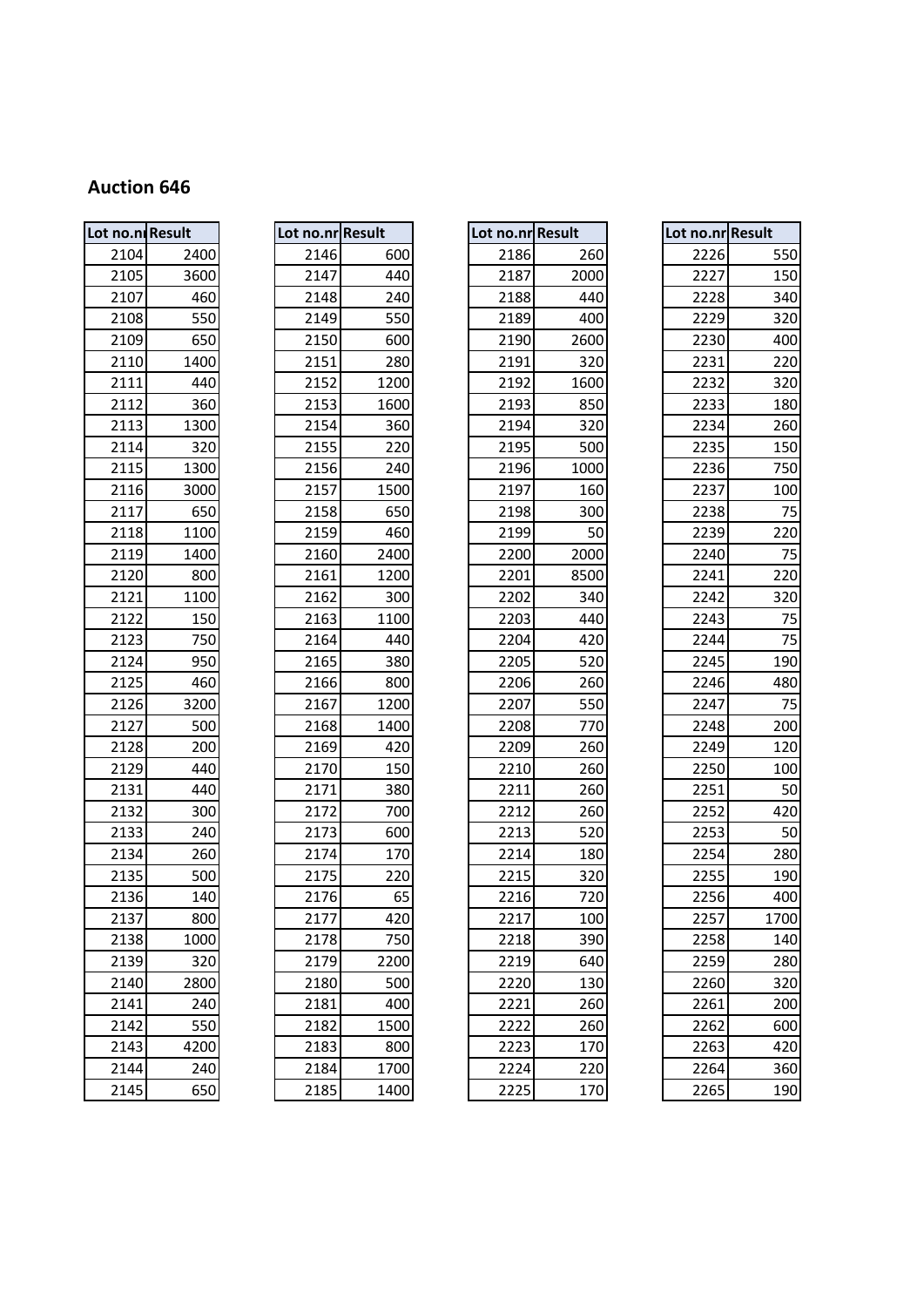| Lot no.n. Result |      | Lot no.nr Result |      | Lot no.nr Result |      | Lot no.nr Result |                |
|------------------|------|------------------|------|------------------|------|------------------|----------------|
| 2266             | 220  | 2309             | 100  | 2350             | 190  | 2393             |                |
| 2268             | 1200 | 2310             | 160  | 2351             | 1400 | 2394             |                |
| 2269             | 220  | 2311             | 1000 | 2352             | 1100 | 2395             |                |
| 2270             | 1300 | 2312             | 300  | 2353             | 120  | 2396             |                |
| 2271             | 1600 | 2313             | 150  | 2354             | 160  | 2397             |                |
| 2272             | 150  | 2314             | 150  | 2355             | 200  | 2398             |                |
| 2273             | 600  | 2315             | 1300 | 2356             | 550  | 2399             |                |
| 2274             | 260  | 2316             | 160  | 2357             | 130  | 2400             | 1              |
| 2275             | 280  | 2317             | 2200 | 2358             | 320  | 2401             |                |
| 2276             | 1200 | 2318             | 75   | 2359             | 260  | 2402             |                |
| 2277             | 200  | 2319             | 1400 | 2360             | 300  | 2405             |                |
| 2278             | 100  | 2320             | 140  | 2361             | 300  | 2406             |                |
| 2279             | 130  | 2321             | 1500 | 2362             | 360  | 2408             |                |
| 2280             | 100  | 2322             | 420  | 2363             | 3400 | 2409             |                |
| 2281             | 700  | 2323             | 320  | 2364             | 440  | 2410             |                |
| 2282             | 750  | 2324             | 260  | 2365             | 400  | 2411             |                |
| 2283             | 2600 | 2325             | 300  | 2368             | 800  | 2412             |                |
| 2284             | 420  | 2326             | 750  | 2369             | 75   | 2413             |                |
| 2285             | 300  | 2327             | 100  | 2371             | 300  | 2414             | 1              |
| 2286             | 100  | 2328             | 380  | 2372             | 160  | 2415             |                |
| 2288             | 460  | 2329             | 150  | 2373             | 220  | 2416             |                |
| 2289             | 200  | 2330             | 1700 | 2374             | 1300 | 2417             |                |
| 2290             | 190  | 2331             | 850  | 2375             | 360  | 2418             |                |
| 2291             | 100  | 2332             | 220  | 2376             | 800  | 2419             | 1              |
| 2292             | 100  | 2333             | 600  | 2377             | 750  | 2420             |                |
| 2293             | 1200 | 2334             | 100  | 2378             | 240  | 2421             |                |
| 2294             | 140  | 2335             | 700  | 2379             | 750  | 2422             |                |
| 2295             | 100  | 2337             | 800  | 2380             | 240  | 2423             |                |
| 2296             | 100  | 2338             | 420  | 2381             | 220  | 2424             |                |
| 2297             | 480  | 2339             | 190  | 2382             | 1400 | 2425             |                |
| 2298             | 100  | 2340             | 440  | 2383             | 180  | 2426             |                |
| 2299             | 100  | 2341             | 550  | 2384             | 110  | 2427             | 1              |
| 2300             | 1200 | 2342             | 650  | 2385             | 200  | 2428             | $\overline{a}$ |
| 2301             | 160  | 2343             | 550  | 2386             | 550  | 2429             |                |
| 2302             | 1100 | 2344             | 110  | 2387             | 320  | 2430             |                |
| 2303             | 550  | 2345             | 50   | 2388             | 200  | 2431             |                |
| 2304             | 650  | 2346             | 100  | 2389             | 200  | 2432             |                |
| 2305             | 750  | 2347             | 600  | 2390             | 150  | 2433             |                |
| 2307             | 190  | 2348             | 200  | 2391             | 2400 | 2434             |                |
| 2308             | 170  | 2349             | 100  | 2392             | 140  | 2435             |                |

|       | no.ni Result | Lot no.nr Result |      | Lot no.nr Result |      | Lot no.nr Result |            |
|-------|--------------|------------------|------|------------------|------|------------------|------------|
| 2266  | 220          | 2309             | 100  | 2350             | 190  | 2393             | 300        |
| 2268  | 1200         | 2310             | 160  | 2351             | 1400 | 2394             | 220        |
| 2269  | 220          | 2311             | 1000 | 2352             | 1100 | 2395             | 100        |
| 2270  | 1300         | 2312             | 300  | 2353             | 120  | 2396             | 190        |
| 2271  | 1600         | 2313             | 150  | 2354             | 160  | 2397             | 120        |
| 2272  | 150          | 2314             | 150  | 2355             | 200  | 2398             | 200        |
| 2273  | 600          | 2315             | 1300 | 2356             | 550  | 2399             | 240        |
| 2274  | 260          | 2316             | 160  | 2357             | 130  | 2400             | 1500       |
| 2275  | 280          | 2317             | 2200 | 2358             | 320  | 2401             | 130        |
| 2276  | 1200         | 2318             | 75   | 2359             | 260  | 2402             | 440        |
| 2277  | 200          | 2319             | 1400 | 2360             | 300  | 2405             | 200        |
| 2278  | 100          | 2320             | 140  | 2361             | 300  | 2406             | 320        |
| 2279  | 130          | 2321             | 1500 | 2362             | 360  | 2408             | 190        |
| 2280  | 100          | 2322             | 420  | 2363             | 3400 | 2409             | 140        |
| 2281  | 700          | 2323             | 320  | 2364             | 440  | 2410             | 400        |
| 2282  | 750          | 2324             | 260  | 2365             | 400  | 2411             | 160        |
| 2283  | 2600         | 2325             | 300  | 2368             | 800  | 2412             | 200        |
| 2284  | 420          | 2326             | 750  | 2369             | 75   | 2413             | 150        |
| 2285  | 300          | 2327             | 100  | 2371             | 300  | 2414             | 1200       |
| 2286  | 100          | 2328             | 380  | 2372             | 160  | 2415             | 360        |
| 2288  | 460          | 2329             | 150  | 2373             | 220  | 2416             | 460        |
| 2289  | 200          | 2330             | 1700 | 2374             | 1300 | 2417             | 500        |
| 2290  | 190          | 2331             | 850  | 2375             | 360  | 2418             | 650        |
| 2291  | 100          | 2332             | 220  | 2376             | 800  | 2419             | 1300       |
| 2292  | 100          | 2333             | 600  | 2377             | 750  | 2420             | 600        |
| 2293  | 1200         | 2334             | 100  | 2378             | 240  | 2421             | 320        |
| 2294  | 140          | 2335             | 700  | 2379             | 750  | 2422             | 200        |
| 2295  | 100          | 2337             | 800  | 2380             | 240  | 2423             | 550        |
| 2296  | 100          | 2338             | 420  | 2381             | 220  | 2424             | 850        |
| 2297  | 480          | 2339             | 190  | 2382             | 1400 | 2425             | 360        |
| 2298  | 100          | 2340             | 440  | 2383             | 180  | 2426             | 100        |
| 2299  | 100          | 2341             | 550  | 2384             | 110  | 2427             | 1600       |
| 2300  | 1200         | 2342             | 650  | 2385             | 200  | 2428             | 2400       |
| 2301  | 160          | 2343             | 550  | 2386             | 550  | 2429             | 200        |
| 2302  | 1100         | 2344             | 110  | 2387             | 320  | 2430             | 400        |
| 2303  | 550          | 2345             | 50   | 2388             | 200  | 2431             | 650        |
| 2304  | 650          | 2346             | 100  | 2389             | 200  | 2432             | 500        |
| 2305  | 750          | 2347             | 600  | 2390             | 150  | 2433             | 260        |
| 2307  | 190          | 2348             | 200  | 2391             | 2400 | 2434             | 240        |
| nonol | 170          | 2240             | 100  | ้ววดว            | 110  | $212E$           | $E E \cap$ |

| ot no.nr Result |      |
|-----------------|------|
| 2350            | 190  |
| 2351            | 1400 |
| 2352            | 1100 |
| 2353            | 120  |
| 2354            | 160  |
| 2355            | 200  |
| 2356            | 550  |
| 2357            | 130  |
| 2358            | 320  |
| 2359            | 260  |
| 2360            | 300  |
| 2361            | 300  |
| 2362            | 360  |
| 2363            | 3400 |
| 2364            | 440  |
| 2365            | 400  |
| 2368            | 800  |
| 2369            | 75   |
| 2371            | 300  |
| 2372            | 160  |
| 2373            | 220  |
| 2374            | 1300 |
| 2375            | 360  |
| 2376            | 800  |
| 2377            | 750  |
| 2378            | 240  |
| 2379            | 750  |
| 2380            | 240  |
| 2381            | 220  |
| 2382            | 1400 |
| 2383            | 180  |
| 2384            | 110  |
| 2385            | 200  |
| 2386            | 550  |
| 2387            | 320  |
| 2388            |      |
|                 | 200  |
| 2389            | 200  |
| 2390            | 150  |
| 2391            | 2400 |
| 2392            | 140  |

|      | no.ni Result | Lot no.nr Result |      | Lot no.nr Result |      | Lot no.nr Result |      |
|------|--------------|------------------|------|------------------|------|------------------|------|
| 2266 | 220          | 2309             | 100  | 2350             | 190  | 2393             | 300  |
| 2268 | 1200         | 2310             | 160  | 2351             | 1400 | 2394             | 220  |
| 2269 | 220          | 2311             | 1000 | 2352             | 1100 | 2395             | 100  |
| 2270 | 1300         | 2312             | 300  | 2353             | 120  | 2396             | 190  |
| 2271 | 1600         | 2313             | 150  | 2354             | 160  | 2397             | 120  |
| 2272 | 150          | 2314             | 150  | 2355             | 200  | 2398             | 200  |
| 2273 | 600          | 2315             | 1300 | 2356             | 550  | 2399             | 240  |
| 2274 | 260          | 2316             | 160  | 2357             | 130  | 2400             | 1500 |
| 2275 | 280          | 2317             | 2200 | 2358             | 320  | 2401             | 130  |
| 2276 | 1200         | 2318             | 75   | 2359             | 260  | 2402             | 440  |
| 2277 | 200          | 2319             | 1400 | 2360             | 300  | 2405             | 200  |
| 2278 | 100          | 2320             | 140  | 2361             | 300  | 2406             | 320  |
| 2279 | 130          | 2321             | 1500 | 2362             | 360  | 2408             | 190  |
| 2280 | 100          | 2322             | 420  | 2363             | 3400 | 2409             | 140  |
| 2281 | 700          | 2323             | 320  | 2364             | 440  | 2410             | 400  |
| 2282 | 750          | 2324             | 260  | 2365             | 400  | 2411             | 160  |
| 2283 | 2600         | 2325             | 300  | 2368             | 800  | 2412             | 200  |
| 2284 | 420          | 2326             | 750  | 2369             | 75   | 2413             | 150  |
| 2285 | 300          | 2327             | 100  | 2371             | 300  | 2414             | 1200 |
| 2286 | 100          | 2328             | 380  | 2372             | 160  | 2415             | 360  |
| 2288 | 460          | 2329             | 150  | 2373             | 220  | 2416             | 460  |
| 2289 | 200          | 2330             | 1700 | 2374             | 1300 | 2417             | 500  |
| 2290 | 190          | 2331             | 850  | 2375             | 360  | 2418             | 650  |
| 2291 | 100          | 2332             | 220  | 2376             | 800  | 2419             | 1300 |
| 2292 | 100          | 2333             | 600  | 2377             | 750  | 2420             | 600  |
| 2293 | 1200         | 2334             | 100  | 2378             | 240  | 2421             | 320  |
| 2294 | 140          | 2335             | 700  | 2379             | 750  | 2422             | 200  |
| 2295 | 100          | 2337             | 800  | 2380             | 240  | 2423             | 550  |
| 2296 | 100          | 2338             | 420  | 2381             | 220  | 2424             | 850  |
| 2297 | 480          | 2339             | 190  | 2382             | 1400 | 2425             | 360  |
| 2298 | 100          | 2340             | 440  | 2383             | 180  | 2426             | 100  |
| 2299 | 100          | 2341             | 550  | 2384             | 110  | 2427             | 1600 |
| 2300 | 1200         | 2342             | 650  | 2385             | 200  | 2428             | 2400 |
| 2301 | 160          | 2343             | 550  | 2386             | 550  | 2429             | 200  |
| 2302 | 1100         | 2344             | 110  | 2387             | 320  | 2430             | 400  |
| 2303 | 550          | 2345             | 50   | 2388             | 200  | 2431             | 650  |
| 2304 | 650          | 2346             | 100  | 2389             | 200  | 2432             | 500  |
| 2305 | 750          | 2347             | 600  | 2390             | 150  | 2433             | 260  |
| 2307 | 190          | 2348             | 200  | 2391             | 2400 | 2434             | 240  |
| 2308 | 170          | 2349             | 100  | 2392             | 140  | 2435             | 550  |